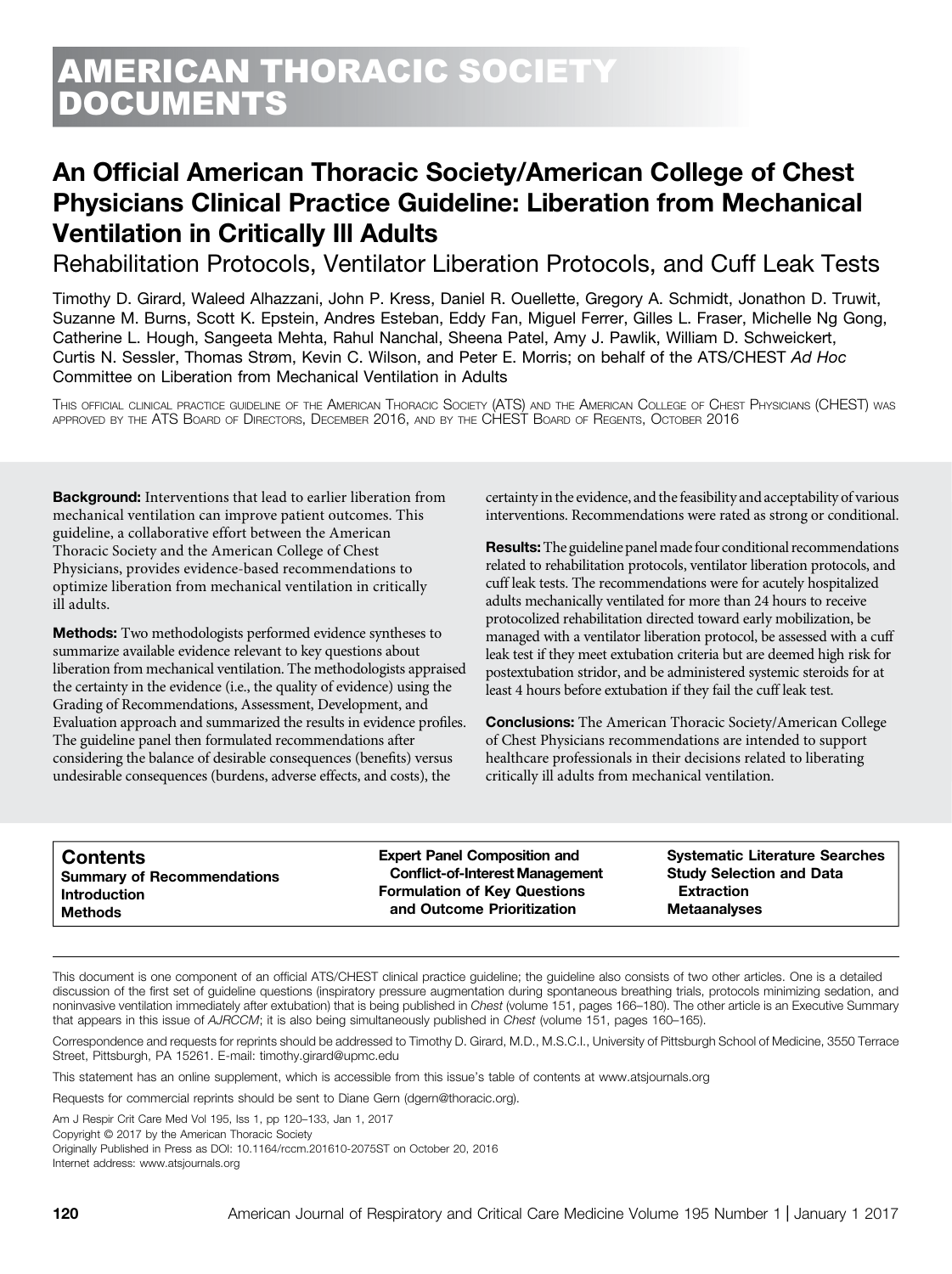Assessing Certainty in the Evidence Recommendations Consensus Development Manuscript Preparation Peer Review Process Results1 Question 1: Should Acutely Hospitalized Adults Who Have Been Mechanically Ventilated for More Than 24 Hours Be

### Summary of Recommendations

- 1. For acutely hospitalized adults who have been mechanically ventilated for more than 24 hours, we suggest protocolized rehabilitation directed toward early mobilization (conditional recommendation, low certainty in the evidence).
- 2. We suggest managing acutely hospitalized adults who have been mechanically ventilated for more than 24 hours with a ventilator liberation protocol (conditional recommendation, low certainty in the evidence).
- 3. We suggest performing a cuff leak test in mechanically ventilated adults who meet extubation criteria and are deemed high risk for postextubation stridor (conditional recommendation, very low certainty in the evidence).
- 4. For adults who have failed a cuff leak test but are otherwise ready for extubation, we suggest administering systemic steroids for at least 4 hours before extubation (conditional recommendation, moderate certainty in the evidence).

### Introduction

Mechanical ventilation is a life-saving intervention. Because it is associated with complications, patients should be liberated from the ventilator as soon as the underlying cause that led to mechanical ventilation has sufficiently improved and the patient is able to sustain unassisted spontaneous breathing. In this clinical practice guideline, we provide evidence-based recommendations on the liberation of adults from invasive mechanical ventilation. In a collaborative

effort between the American Thoracic Society (ATS) and the American College of Chest Physicians (CHEST), we conducted systematic reviews of the literature and used the Grading of Recommendations Assessment, Development, and Evaluation (GRADE) approach to develop recommendations that answer the following questions:

Subjected to Protocolized Rehabilitation Directed toward Early Mobilization or No Protocolized Attempts at Early

Question 2: Should Acutely Hospitalized Adults Who Have Been Mechanically Ventilated for More Than 24 Hours Be Managed with a Ventilator

Mobilization?

- 1. Question 1: Should acutely hospitalized adults who have been mechanically ventilated for more than 24 hours be subjected to protocolized rehabilitation directed toward early mobilization or no protocolized attempts at early mobilization?
- 2. Question 2: Should acutely hospitalized adults who have been mechanically ventilated for more than 24 hours be managed with a ventilator liberation protocol or no protocol?
- 3. Question 3a: Should a cuff leak test be performed before extubation of mechanically ventilated adults?
- 4. Question 3b: Should systemic steroids be administered to adults who fail a cuff leak test before extubation?

The recommendations provided in this manuscript—and others published separately related to inspiratory pressure augmentation during spontaneous breathing trials, sedation protocols, and extubation to preventative noninvasive ventilation (1) form the ATS/CHEST clinical practice guidelines on liberation from mechanical ventilation in critically ill adults. An executive summary outlining all recommendations is also available (2).

These guidelines provide the basis for rational decisions in the liberation of intensive care unit (ICU) patients from mechanical ventilation. Neither clinicians treating mechanically ventilated patients (e.g., critical care physicians and nurses,

**Summary** respiratory therapists) nor other stakeholders (e.g., patients, third-party payers, courts) should view the recommendations contained in these guidelines as dictates. Although evidencebased guidelines can summarize the best available evidence regarding the effects of an intervention in a given patient population, they cannot take into account all of the unique clinical circumstances that may arise during intensive care. Therefore, no one charged with evaluating clinicians' actions should attempt to apply the recommendations from these guidelines by rote or in a blanket fashion.

Liberation Protocol or No

Ventilated Adults?

Question 3a: Should a Cuff Leak Test Be Performed before Extubation of Mechanically

Question 3b: Should Systemic Steroids Be Administered to Adults Who Fail a Cuff Leak Test before Extubation?

Protocol?

### Methods

#### Expert Panel Composition and Conflictof-Interest Management

The ATS Document Development and Implementation Committee, CHEST Professional Standards Committee, and CHEST Guidelines Oversight Committee (GOC) selected and approved the co-chairs of the guideline panel. The co-chairs identified potential panelists on the basis of their expertise in critical care medicine, particularly mechanical ventilation, sedation, or rehabilitation.

A committee of representatives from ATS and CHEST reviewed the invited panelists' conflict-of-interest disclosures, statements of interest, and curricula vitae. Panelists determined to have no substantial conflicts of interest were approved, whereas those with potential intellectual and financial conflicts of interest that were considered manageable were "approved with management," meaning that they were prohibited from participating in discussions or voting on recommendations in which they had substantial conflicts of interest. Three invited panelists were disqualified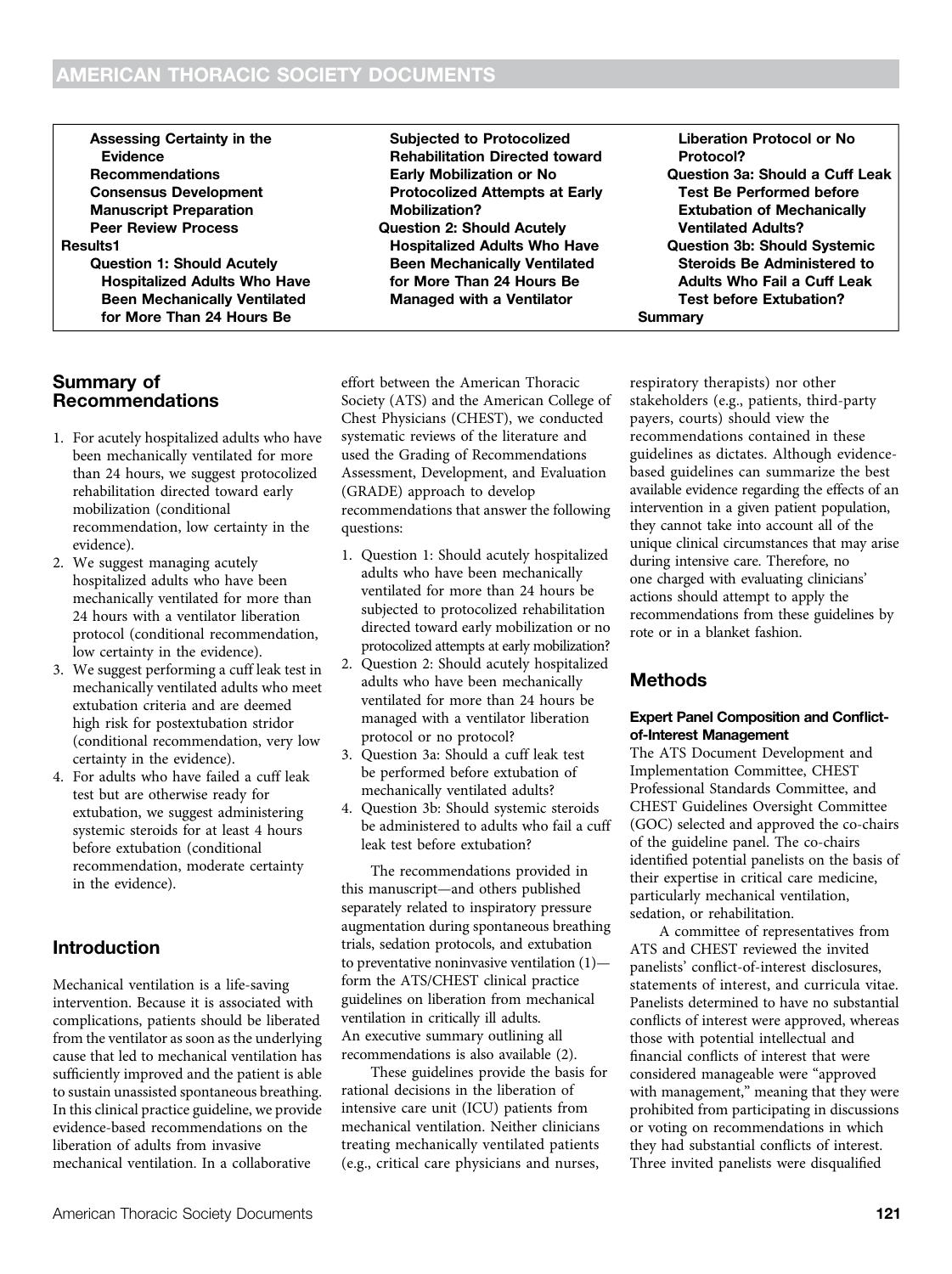due to conflicts of interest deemed not manageable. A conflict-of-interest grid is included in the online supplement.

The ATS Document Development and Implementation Committee and CHEST GOC approved the composition of the final panel, which consisted of 20 voting members: 6 co-chairs, 7 pulmonary/critical care physicians, 4 critical care physicians, 1 critical care nurse/respiratory therapist, 1 critical care pharmacist, and 1 physical therapist. The panel worked with two methodologists, one of whom is also a critical care physician, who assessed the quality of the evidence and participated in discussions but did not vote on recommendations. Panelists were divided into six working groups. Each group addressed one question, and each methodologist worked with three working groups.

#### Formulation of Key Questions and Outcome Prioritization

The co-chairs drafted key clinical questions in a PICO (Population, Intervention, Comparator, and Outcome) format. These PICO questions are intentionally presented in a sequence that reflects the order of their application when managing a mechanically ventilated patient in the ICU. They identified outcomes that might be affected by each of the interventions and rated the relative importance of the outcomes numerically (from 1 to 9), according to the GRADE approach's three categories of outcomes for decision making: 1 through 3 indicate the outcome is not important for decision making; 4 through 6 indicate that the outcome is important for decision making; 7 through 9 indicate that the outcome is critical for decision making. We only assessed the evidence for outcomes whose average rating fell into the "critical" or "important" categories.

#### Systematic Literature Searches

After all panelists reviewed and approved the PICO questions, the panelists and methodologists finalized inclusion and exclusion criteria for studies to be selected as well as search terms to identify studies. The methodologists divided the PICO questions, and each systematically identified the relevant literature for their questions by searching Medline plus one or more of the following databases: Cochrane Library, EMBASE, or CINAHL. We did not mandate duplicate search or screening. We conducted literature searches using a combination of the National Library of

Medicine's medical subject headings (MeSH) and other keywords specific to each question. To capture as much of the literature pertaining to each topic as possible, we did not limit searches by language or publication date. We initially sought published systematic reviews relevant to the question and, if none were identified, sought randomized trials. If no randomized trials were found, we sought observational studies. If no observational studies were found, we sought large case series. Reference lists from selected studies were also searched, and additional papers were manually added to the search results. Searches were first performed in December 2014 and then updated periodically, most recently in May 2015. Additional details on the literature searches and the selection of studies can be found in the online supplement.

#### Study Selection and Data Extraction

The methodologists reviewed all publications retrieved from the literature searches for relevance, initially excluding some on the basis of their title and/or abstract. They then reviewed the full texts of publications that were not excluded by title or abstract, either including or excluding each. Finally, they extracted relevant data from each selected study and entered the data in structured data tables. We did not mandate duplicate data abstraction.

#### **Metaanalyses**

When data from individual studies were amenable to pooling or a previously published metaanalysis needed to be updated, we used the Cochrane Collaboration Review Manager, version 5.3 to pool the results across individual studies (3). We used a random-effects model and the method of DerSimonian and Laird to pool the individual estimates (4). We used

relative risk (RR) to report the results for dichotomous outcomes and mean difference to report the results for continuous outcomes, each with an accompanying 95% confidence interval (CI). We assessed statistical heterogeneity of the pooled results using the  $I^2$  and  $\chi^2$ tests, considering an  $I^2$  value of greater than or equal to 50% or a  $\chi^2$   $P$  < 0.05 to indicate significant heterogeneity. Results from the metaanalyses are provided in the evidence tables and online supplement.

#### Assessing Certainty in the Evidence

We used the GRADE approach to assess certainty in the estimated effects of each intervention on each outcome of interest (5). The methodologists assessed the risk of bias in all included studies, using the Cochrane Risk of Bias tool to assess risk of bias for randomized trials (6) and the Documentation and Appraisal Review Tool to assess the quality of systematic reviews (7). The methodologists created evidence profiles using the Guideline Development Tool (8), which categorized overall certainty in the evidence into one of four levels: high, moderate, low, or very low. Each level represents our certainty in the accuracy of the estimated effects for a specific intervention (Table 1). The panelists reviewed the evidence profiles and provided input and feedback.

#### Recommendations

On the basis of the evidence profiles, the panel developed recommendations to answer each PICO question. We used the Evidence-to-Decision (EtD) framework to guide the discussions that led to each recommendation (8). In the EtD framework, panel members made decisions regarding the balance between desirable consequences (benefits) and undesirable

#### Table 1. Certainty in the Evidence

| Rating   | <b>Definition</b>                                                                                                                                                                      |
|----------|----------------------------------------------------------------------------------------------------------------------------------------------------------------------------------------|
| High     | High confidence that the true effect lies close to that of the estimated<br>effect.                                                                                                    |
| Moderate | Moderate confidence in the estimated effect. The true effect is likely to<br>be close to the estimate of the effect, but there is a possibility that it<br>is substantially different. |
| Low      | Low confidence in the estimated effect. The true effect may be<br>substantially different from the estimated effect.                                                                   |
| Very low | Very low confidence in the estimated effect. The true effect is likely to<br>be substantially different from the estimated effect                                                      |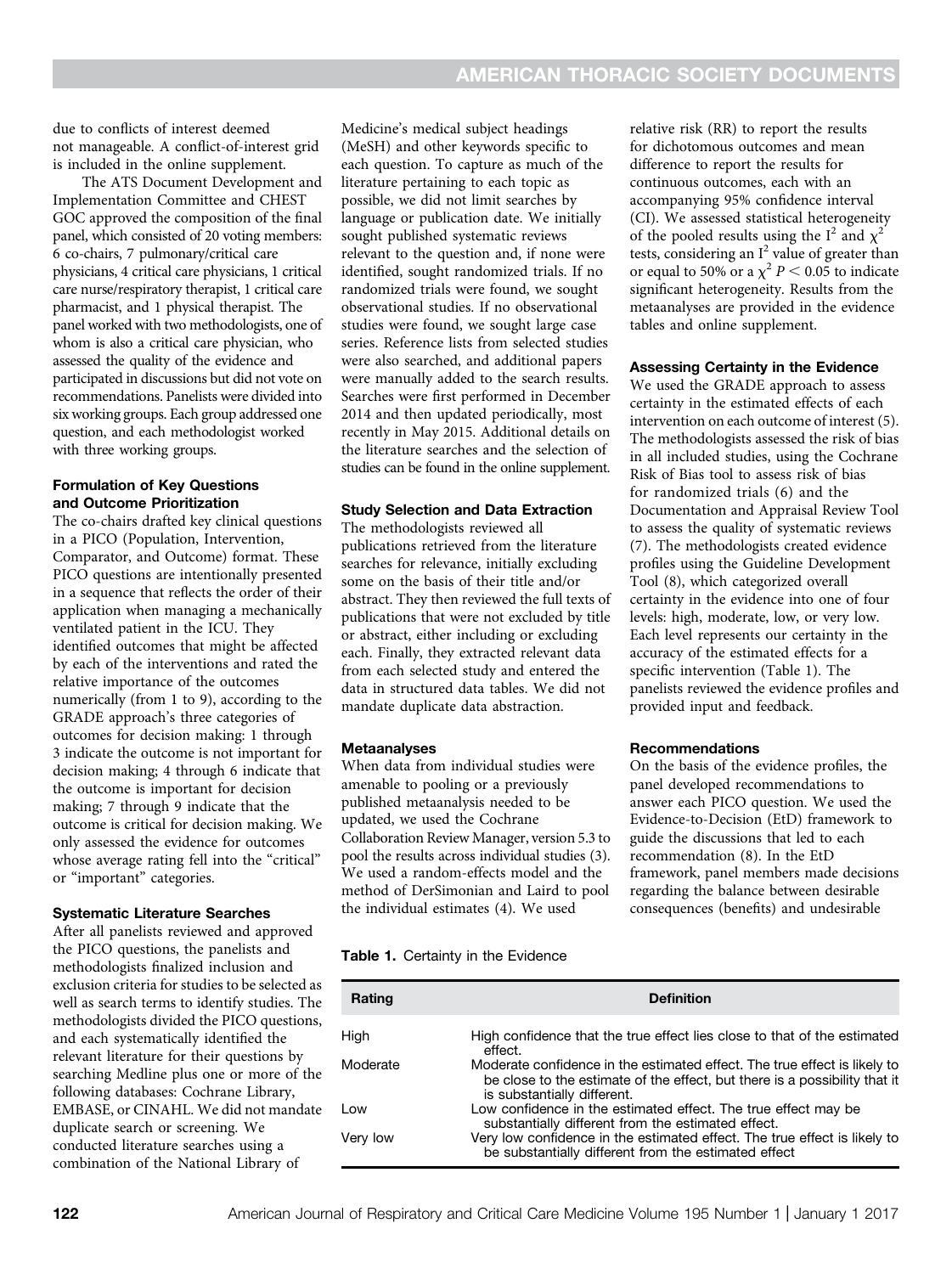| Implications for | <b>Strong Recommendation</b>                                                                                                                                                                                                                                                                                                                        | <b>Conditional Recommendation</b>                                                                                                                                                                                                                                                                                                                                                                                                      |
|------------------|-----------------------------------------------------------------------------------------------------------------------------------------------------------------------------------------------------------------------------------------------------------------------------------------------------------------------------------------------------|----------------------------------------------------------------------------------------------------------------------------------------------------------------------------------------------------------------------------------------------------------------------------------------------------------------------------------------------------------------------------------------------------------------------------------------|
| Patients         | Most individuals in this situation would want the<br>recommended course of action and only a small<br>proportion would not.                                                                                                                                                                                                                         | The majority of individuals in this situation would<br>want the suggested course of action, but many<br>would not.                                                                                                                                                                                                                                                                                                                     |
| Clinicians       | Most individuals should receive the recommended<br>course of action. Adherence to this<br>recommendation according to the guideline<br>could be used as a quality criterion or<br>performance indicator. Formal decision aids are<br>not likely to be needed to help individuals make<br>decisions consistent with their values and<br>preferences. | Recognize that different choices will be appropriate<br>for different patients, and that you must help each<br>patient arrive at a management decision consistent<br>with her or his values and preferences. Decision<br>aids may well be useful helping individuals making<br>decisions consistent with their values and preferences.<br>Clinicians should expect to spend more time with<br>patients when working toward a decision. |
| Policy makers    | The recommendation can be adapted as policy in<br>most situations, including for the use as<br>performance indicators.                                                                                                                                                                                                                              | Policy making will require substantial debates and<br>involvement of many stakeholders. Policies are<br>also more likely to vary between regions.<br>Performance indicators would have to focus on<br>the fact that adequate deliberation about the<br>management options has taken place.                                                                                                                                             |

#### Table 2. Implications of Recommendations by Stakeholders

consequences (burdens, adverse effects, and costs), patient values and preferences, cost and cost effectiveness, health equity, feasibility, and acceptability of the intervention. Pertinent points were recorded during the discussion process. Using the GRADE approach (9), we rated each recommendation as either "strong" or "conditional." Strong recommendations use the wording "we recommend," whereas conditional recommendations are worded using "we suggest." The implications of the strength of the recommendation are summarized in Table 2.

#### Consensus Development

The guideline panel met during multiple online webinars to discuss the evidence profiles and EtD framework and to develop recommendations for each PICO question. Because all panel members were not able to attend every webinar, all panel members reviewed and voted to approve or modify preliminary recommendations using an online anonymous voting survey conducted after the online webinars were completed. This process allowed us to gather feedback from all panel members, including those unable to participate by webinars, and ultimately reach consensus regarding each recommendation. In the online surveys, panelists indicated their level of agreement on each recommendation using a 5-point Likert scale derived from the GRADE grid (10), and they could provide feedback on each preliminary recommendation. Panelists with potential conflicts of interest requiring management were not allowed to vote on the preliminary recommendation(s) for which they had a potential conflict of interest. A recommendation was made only after at least 75% of panel members voted on that recommendation and at least 80% of those voting selected "pass." Any recommendations that did not pass these standards were revised by the panel on the basis of the feedback, and a new survey that incorporated those revisions was distributed.

#### Manuscript Preparation

Per prior agreement by ATS and CHEST, we prepared three manuscripts: an executive summary that describes the guideline development process and provides the recommendations for all six PICO questions (2) and two manuscripts that each provide the evidence syntheses, rationale, and recommendations for three of the six PICO questions (1). All members of the panel reviewed each of the three manuscripts; comments were addressed by the co-chairs, and the revised manuscripts were redistributed to the full panel for further review. Once the manuscripts were approved by the full panel, they were submitted simultaneously to ATS and CHEST for independent peer review.

#### Peer Review Process

For ATS, the document was reviewed by four content experts and a guideline methodology expert who did not participate in the preparation of the guidelines. For CHEST, the document was reviewed by individuals from the GOC, the Board of

Regents, and peer reviewers assigned by the Chest journal. All reviewers assessed both the content and methods, including consistency, accuracy, and completeness. Comments from the ATS and CHEST reviewers were collated into a single decision letter and sent to the co-chairs. The manuscripts were subsequently revised by the panel according to feedback received from the peer reviewers. After several cycles of review and revisions, the manuscripts were deemed satisfactory and sent to the ATS leadership (Executive Committee and Board of Directors) and CHEST leadership (GOC and Board of Regents) for further review and final approval.

### Results<sup>1</sup>

Question 1: Should Acutely Hospitalized Adults Who Have Been Mechanically Ventilated for More Than 24 Hours Be Subjected to Protocolized Rehabilitation Directed toward Early Mobilization or No Protocolized Attempts at Early Mobilization?

Background. In these guidelines, we use the term "rehabilitation" to describe any program directed toward mobilization, regardless of whether the program is

<sup>&</sup>lt;sup>1</sup>Questions 1, 2, 3a, and 3b in this document correspond to Questions 4, 5, 6a, and 6b in the Executive Summary.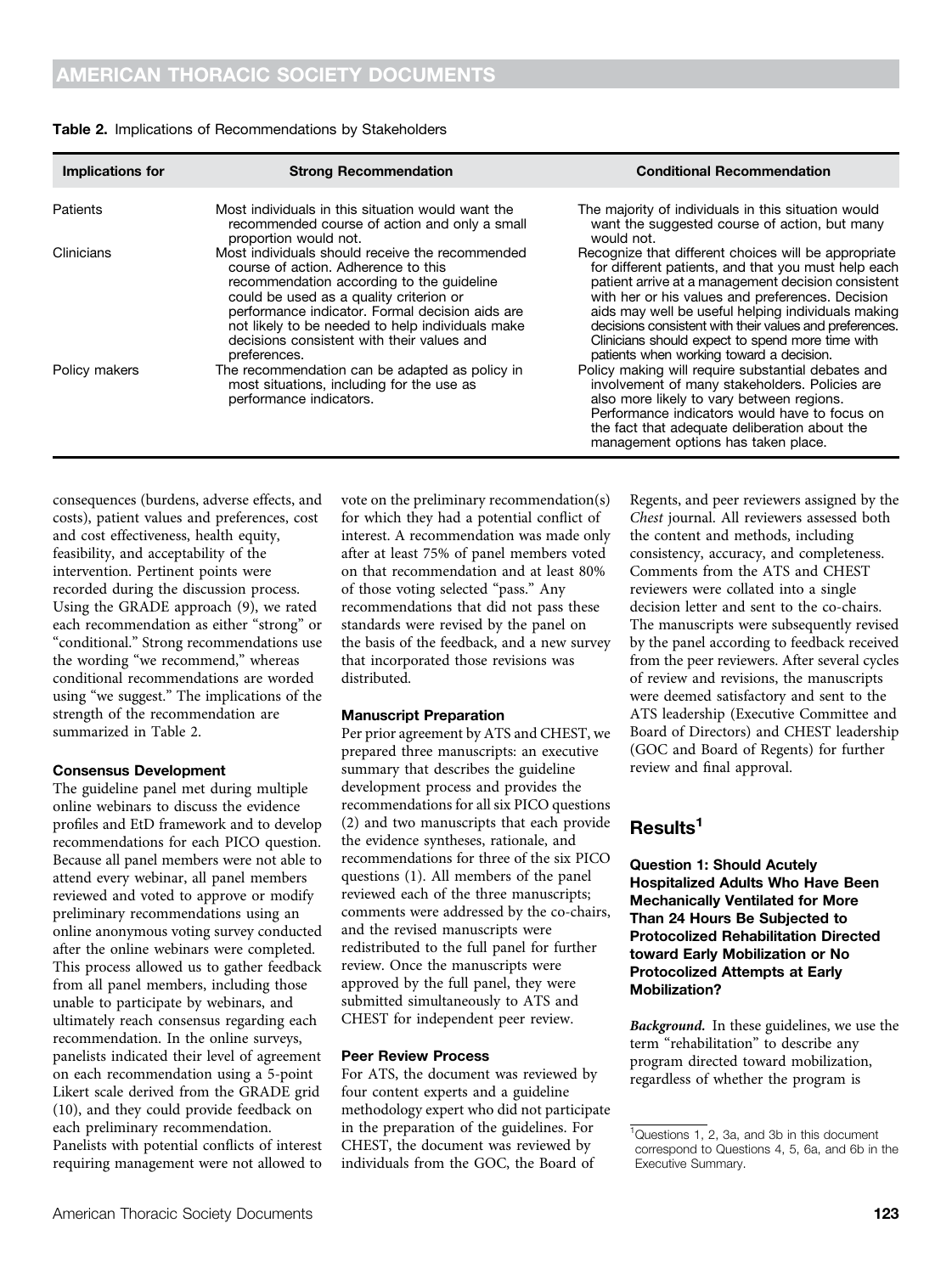implemented by a nurse, physical therapist, or other clinician. Studies examining ICUinitiated early rehabilitation have become increasingly prominent in the literature. Conceptually, early rehabilitation efforts in the ICU are supported by three observations. First, bedrest during critical illness negatively affects the musculoskeletal, cardiovascular, respiratory, and immune systems, thereby slowing recovery (11, 12). Second, immobility-related complications (e.g., pressure ulcers, venous thromboembolism) are common in ICU patients (13, 14). Finally, profound weakness is common among ICU survivors (15, 16). ICU-acquired weakness often persists after hospital discharge and can remain disruptive to normal life function for months to years (17–22). Indeed, weakness is associated with reduced post-ICU survival (23, 24).

Evidence regarding ICU-initiated early rehabilitation has progressed during the past 15 years from quality improvement projects and case reports to observational studies and randomized trials, leading to professional society recommendations (17–19). Clinical discussions have similarly progressed from whether it is safe for mechanically ventilated patients to receive early rehabilitation to the feasibility, approaches, benefits, and safety of ICU-initiated early rehabilitation. New practice paradigms suggest that there might be an optimal window during which to deliver ICUinitiated early rehabilitation, because muscle loss is rapid and early in the ICU setting (25), and mobility programs beginning after discharge from the ICU appear to have limited impact on mitigating weakness and functional decline (26). Despite accumulating evidence and growing acceptance, there remains great equipoise regarding ICU-initiated early rehabilitation (27–30), with controversy as to whether there is sufficient patient-level efficacy to justify the in-hospital costs and burdens of ICU early rehabilitation programs.

Summary of evidence. Our search identified three systematic reviews (31–33), which included four trials (34–37) that enrolled adults who were mechanically ventilated in the ICU for more than 24 hours, and compared any intervention directed toward early mobilization with usual care. No additional relevant trials were identified that had not been included in the systematic reviews. Among the trials, the duration of mechanical ventilation

before enrollment and the intervention varied. Durations of mechanical ventilation included less than 72 hours (37), 72 hours or longer (35), five days or longer (36), and seven days or longer (34). Interventions included cycling exercise 5 days per week (34); sitting in a chair for 30 to 120 minutes 3 days per week (35); marching in place, moving from a sitting to standing position, extremity activity, and active resistance movements (36); and daily sedative interruption followed by range of motion exercises, bed mobility, functional activities, and sitting, standing, or walking (37). These four randomized trials informed the guideline panel's judgments.

The guideline panel identified a priori nine outcomes as "critical" to guide the formulation of treatment recommendations. The critical outcomes included mortality, ICU length of stay, ability to walk at ICU discharge, ability to walk at hospital discharge, 6-minute-walk distance at hospital discharge, duration of mechanical ventilation, ventilator-free days, serious adverse events, and arrhythmias.

When the data were pooled via metaanalysis, patients who had received an intervention directed toward early mobilization had a shorter duration of mechanical ventilation (mean difference, 2.7 fewer days; 95% CI, 1.19–4.21) and were more likely to be able to walk at hospital discharge (64.0 vs. 41.4%; RR, 1.56; 95% CI, 1.15–2.10) (Table 3). There were no meaningful differences in mortality, ICU length of stay, ability to walk at ICU discharge, 6-minute-walk distance, or ventilator-free days. The trials did not report sufficient details to assess adverse events. However, a large case series reported serious adverse event rates, which were low for all adverse events (6.5 events per 1,000 physical therapy sessions) and for arrhythmias (1.9 events per 1,000 physical therapy sessions) (38).

The evidence has several important limitations. It was not possible to blind patients or clinicians to treatment allocation. For all outcomes, the number of patients and events was small, leading to imprecise estimates of treatment effects. The estimated effect on ICU length of stay was inconsistent across studies. And, we were not able to estimate the risk of serious adverse events per patient during their ICU stay due to insufficient reporting in the randomized trials. As a result, the overall certainty in the evidence was low.

Panel judgments. Despite the limitations of the evidence, the guideline panel judged the desirable consequences of rehabilitation directed toward early mobilization to outweigh the undesirable consequences. The desirable consequences considered by the panel included a shorter duration of mechanical ventilation and increased likelihood of being able to walk at hospital discharge. The panel considered the 2.7-day reduction in the duration of mechanical ventilation to be particularly large relative to the 8-day average duration of mechanical ventilation in the four trials. The primary undesirable consequence considered by the guideline panel was altered resource requirements, because implementation may require that human resources be allocated to rehabilitation. A cost analysis using assumptions based on published literature estimated that protocolized rehabilitation in the ICU can result in a cost saving per patient (39). Two randomized trials published after our evidence synthesis found no difference in outcomes among patients who received intensive rehabilitation compared with those who received standard rehabilitation (40, 41).

The panel's votes are summarized in Table E1 and judgments are summarized in Table E2 in the online supplement.

ATS/CHEST recommendation. For acutely hospitalized adults who have been mechanically ventilated for more than 24 hours, we suggest protocolized rehabilitation directed toward early mobilization (conditional recommendation, low certainty in the evidence).

Remarks. There is insufficient evidence to recommend any rehabilitation protocol over another.

Values and preferences. This recommendation places a high value on reducing the duration of mechanical ventilation and increasing the likelihood of being able to walk at discharge and a lower value on cost and resource use.

#### Question 2: Should Acutely Hospitalized Adults Who Have Been Mechanically Ventilated for More Than 24 Hours Be Managed with a Ventilator Liberation Protocol or No Protocol?

Background. As the underlying cause of respiratory failure is treated and improves, ICU practitioners can hasten successful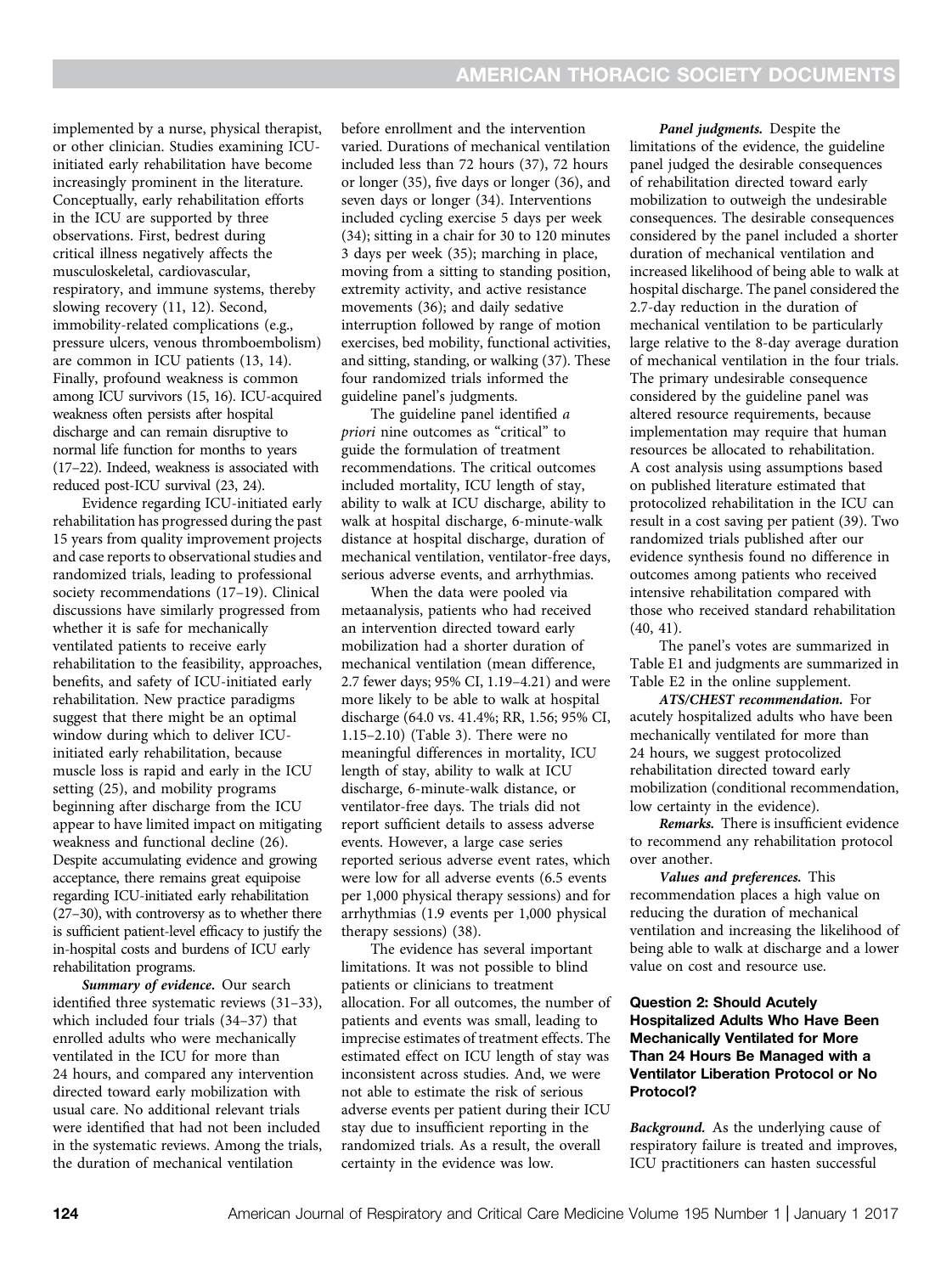Table 3. Evidence Profile for the Comparison of Protocolized Rehabilitation Aimed at Early Mobilization versus No Protocolized Rehabilitation Table 3. Evidence Profile for the Comparison of Protocolized Rehabilitation Aimed at Early Mobilization versus No Protocolized Rehabilitation

|                                                                                                                        |                                   |                        | <b>Quality Assessment</b>                                                                      |             |                      |                   | No. of Patients                     |                   |                                    | <b>Effect</b>                                 |                                                                                       |            |
|------------------------------------------------------------------------------------------------------------------------|-----------------------------------|------------------------|------------------------------------------------------------------------------------------------|-------------|----------------------|-------------------|-------------------------------------|-------------------|------------------------------------|-----------------------------------------------|---------------------------------------------------------------------------------------|------------|
|                                                                                                                        |                                   |                        | No. of studies Study Design Risk of Bias Inconsistency Indirectness Imprecision Considerations |             |                      | Other             | Early Mobilization<br>Protocols for | <b>Usual Care</b> | [RR (95% CI)]<br>Relative          | Absolute Increase<br>(95% CI)                 | Quality                                                                               | Importance |
| Mortality                                                                                                              | Randomized Not serious*<br>trials |                        | Not serious                                                                                    | Not serious | Serious <sup>†</sup> | None              | 26/168 (15.5%)                      |                   | 27/176 (15.3%) 1.02 (0.62 to 1.67) | $3(-58$ to 103) per 1,000                     | $\oplus$ $\oplus$ $\ominus$<br>Moderate                                               | Critical   |
| ICU length of stay, d                                                                                                  | trials                            | Randomized Not serious | Serious <sup>#</sup>                                                                           | Not serious | Serious <sup>†</sup> | None <sup>§</sup> | 172                                 | 183               | I                                  | MD, -0.56 (-2.76 to 1.63)                     | $\oplus\oplus\infty$<br>Low                                                           | Critical   |
| Ability to walk at ICU discharge (independent at ICU discharge)                                                        | trials                            | Randomized Not serious | Not serious                                                                                    | Not serious | Very serious         | None              | 3/31 (9.7%)                         | 5/36 (13.9%)      | 0.70 (0.18 to 2.68)                | $-42$ ( $-114$ to 233) per 1,000              | e⊕⊕<br>Low                                                                            | Critical   |
| Ability to walk at hospital discharge (independent at hospital discharge)                                              | Randomized Not serious<br>trials  |                        | Not serious                                                                                    | Not serious | Serious <sup>1</sup> | None              | 48/75 (64.0%)                       | 36/87 (41.4%)     | 1.56 (1.15 to 2.10)                | 232 (62 to 455) per 1,000                     | $\oplus$ $\oplus$ $\ominus$<br>Moderate                                               | Critical   |
| 6-min-walk distance at discharge, m                                                                                    | Randomized Not serious<br>trials  |                        | Not serious                                                                                    | Not serious | Very serious         | None              | 5                                   | 36                | I                                  | MD, 53 (-16.96 to 122.96)                     | $\frac{1}{2}$                                                                         | Critical   |
| Duration of mechanical ventilation, d                                                                                  | Randomized Serious**<br>rials     |                        | Not serious                                                                                    | Not serious | Serious <sup>1</sup> | None              | 49                                  | 55                | I                                  | MD, $-2.7(-4.21 \text{ to } -1.19)$           | $\begin{matrix} 0 \\ 0 \\ 0 \\ 0 \\ 0 \\ 0 \\ 0 \\ 0 \\ 0 \end{matrix}$<br>Low        | Critical   |
| Ventilator-free days                                                                                                   | Randomized Not serious<br>trials  |                        | Not serious                                                                                    | Not serious | Very serious         | None              | $\frac{49}{5}$                      | 55                | I                                  | MD, 2.4 (-3.59 to 8.39)                       | $\bigotimes_{\oplus \oplus}$<br>Low                                                   | Critical   |
| Serious adverse events                                                                                                 | Case series                       | ≸                      | ≸                                                                                              | ≸           | ≸                    | ₹                 | 34/5,267 (0.6%)                     | $\frac{4}{2}$     | Not estimable                      | 6.5 events per 1,000 PT<br>treatment sessions | $\bigoplus_{\bigoplus\limits_{i=1}^{n} \alpha_i} \bigoplus_{i=1}^{n} \alpha_i$<br>Low | Critical   |
| Serious adverse events (arrhythmia)                                                                                    | Case series                       | ≸                      | ≸                                                                                              | ≸           | ≸                    | ≸                 | 10/5,267 (0.2%)                     | ≸                 | Not estimable                      | 1.9 events per 1,000 PT<br>treatment sessions | $\bigoplus_{\text{min}}$<br>Low                                                       | Critical   |
| Definition of abbreviations: CI = confidence interval: MD = mean difference: N/A = not applicable: RR = relative risk. |                                   |                        |                                                                                                |             |                      |                   |                                     |                   |                                    |                                               |                                                                                       |            |

Definition of abbreviations: CI = confidence interval; MD = mean difference; N/A = not applicable; RR = relative risk.

Data from References 34–37.

Data from References 34–37.<br>Data from References 34–37. — occurrocities in the quality of evidence for risk of bias because all studies used proper randomization, and mortality is unlikely to be affected by lack of blindin \*Although studies were unblinded, we did not lower the quality of evidence for risk of bias because all studies used proper randomization, and mortality is unlikely to be affected by lack of blinding.

†We downgraded by one level for imprecision because the ends of the CI lead to opposite courses of action.

t We downgraded by one level for inconsistency; i<sup>c</sup> = 52%.<br>∮Athough we could not reliably assess for publication bias due to small number of studies, we did not downgrade.<br><sup>I</sup>Me downgraded by two levels for imprecision b

¶We downgraded by one level for imprecision due to small number of events. \*\*We downgraded for risk of bias due to lack of blinding.

## AMERICAN THORACIC SOCIETY DOCUMENTS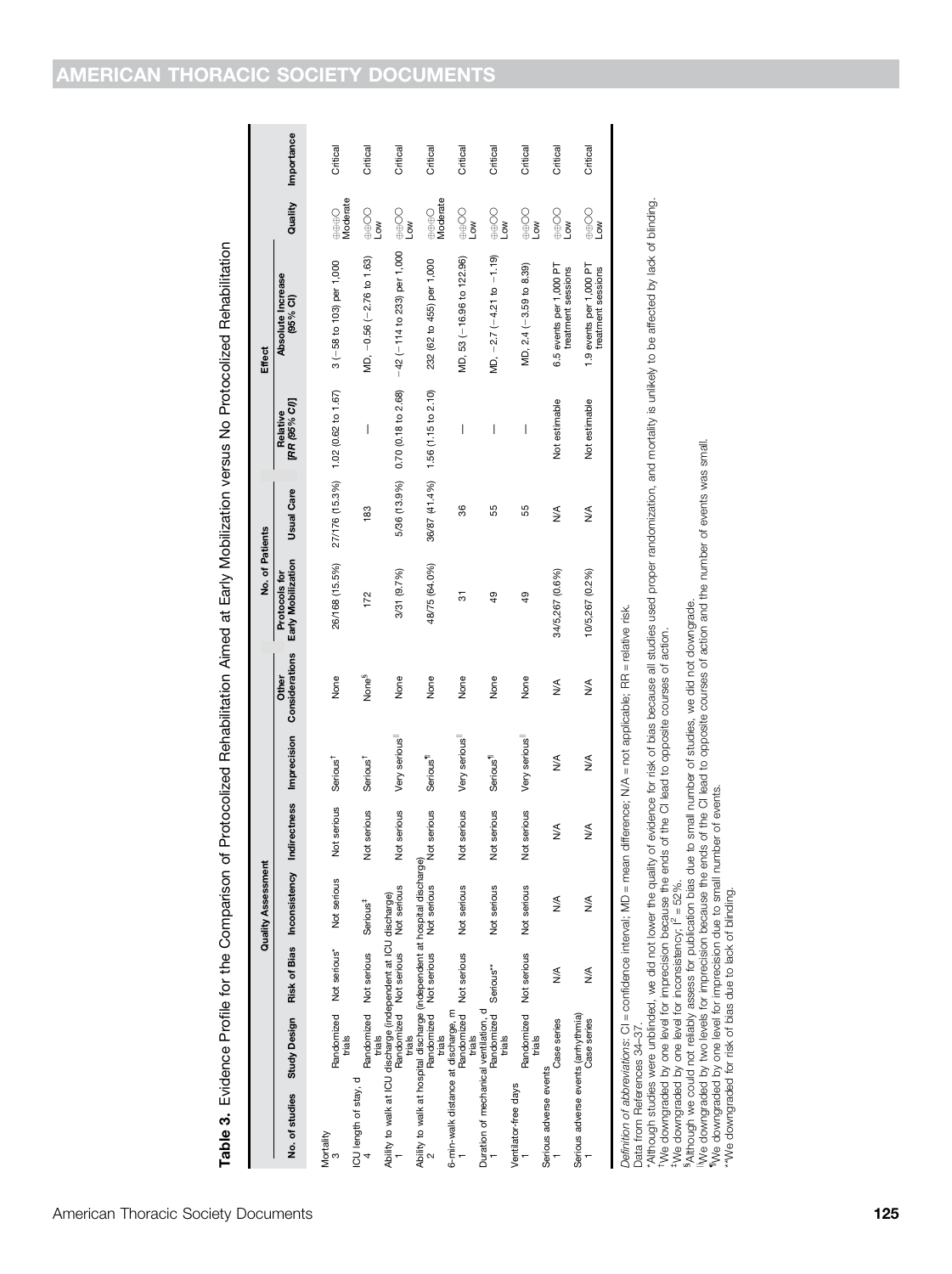liberation from the ventilator by offering the patient opportunities to demonstrate sustainable ventilation and oxygenation without support from the mechanical ventilator. Indeed, multiple randomized trials have shown that daily use of spontaneous breathing trials (SBTs) to identify patients ready for liberation is safe and reduces time to extubation compared with approaches that gradually wean ventilator support (e.g., systematically reducing inspiratory pressure in pressuresupport ventilation or the mandatory ventilator rate in synchronized intermittent mandatory ventilation). Ventilator liberation protocols have been designed to systematically apply such evidence to practice. These protocols, which are usually implemented by respiratory care providers and/or nurses but have also been computer driven in some cases, are designed to reduce variability in the assessment of readiness for liberation.

Summary of evidence. Before searching for relevant evidence, the guideline panel defined a "ventilator liberation protocol" as protocol-guided efforts to identify a patient's readiness for liberation from invasive mechanical ventilation. We also defined the patient population of interest to be acutely hospitalized adults mechanically ventilated for more than 24 hours; our rationale was that we believed that the potential benefit of ventilator liberation protocols would be greatest among this population. Our literature search identified a recent Cochrane Database systematic review (42), which included 17 trials comparing ventilator liberation protocols with no protocol (i.e., physician judgment) among critically ill adults receiving invasive mechanical ventilation; 15 were randomized trials (43–57) and 2 were quasi-randomized trials (i.e., allocation by odd/even hospital number) (58, 59). In most trials, the protocols were conducted by respiratory therapists or nurses, and extubation was approved by a physician. Our literature search did not identify any additional relevant trials not included in the Cochrane review.

Seven trials required that participants be mechanically ventilated more than 24 hours before enrollment (48, 52–54, 57–59), one required more than 48 hours (55), two required more than 12 hours (51, 56), and seven trials did not describe a specific duration of ventilation before

enrollment (43–47, 49, 50). Most trials enrolled patients in mixed ICUs (45, 46, 48, 50, 52, 57), although five included only medical ICU patients (43, 44, 55, 56, 58), three included only surgical ICU patients (49, 53, 54), and three enrolled only neurological ICU patients (47, 51, 57). The protocols studied were computer-driven protocols in 4 trials (43, 52, 53, 55) and personnel driven in 13 trials. Among the latter, eight were SBT-based protocols (44, 47, 48, 50, 51, 54, 58, 59), four were stepwise-reduction protocols (45, 46, 49, 56), and one used both SBTs and stepwise reductions in ventilator support (57).

The guideline panel identified a priori five outcomes as "critical" and one outcome as "important" for guiding the formulation of treatment recommendations. The critical outcomes included overall mortality, hospital mortality, duration of mechanical ventilation, reintubation, and ICU length of stay. The important outcome was ICU mortality.

We used the estimated treatment effects derived from the Cochrane review to inform our recommendation (Table 4). On average, patients managed with a ventilator liberation protocol spent 25 fewer hours on mechanical ventilation (95% CI, 12.5–35.5 fewer hours) than did patients managed without a protocol. In addition, management with a ventilator liberation protocol led to being discharged from the ICU 0.96 days earlier (95% CI, 0.24–1.7 d) than management without a protocol. Ventilator liberation protocols, however, had no significant effect on overall mortality (22.3 vs. 22.2%; odds ratio [OR], 1.02; 95% CI, 0.82–1.26) or reintubation rates (10.6 vs. 11.9%; OR, 0.74; 95% CI, 0.44–1.23). Apart from reintubation, which was reported in 11 of 17 trials, adverse events were rarely reported. Three trials reported accidental self-extubation rates (44, 47, 55), which were not significantly affected by ventilator liberation protocols (OR, 0.43; 95% CI, 0.14–1.34). In subgroup analyses, personnel-driven and computer-driven protocols had similar effects compared with management without a ventilator liberation protocol.

Overall, the panel's confidence in the estimated treatment effects was low, primarily due to risk of bias and inconsistency in results. The most important limitation that may have biased results was the unblinded nature of the trials, which was uniform across trials, because the nature of the intervention and control strategies makes blinding impossible. The number of patients and events was small in most studies, leading to imprecise estimates of treatment effects on most outcomes. Finally, the estimated effect on ICU length of stay was inconsistent across studies.

Panel judgements. Despite the limitations of the evidence, the guideline panel considered the desirable effects of ventilator liberation protocols to outweigh the undesirable effects. Specifically, the panel considered desirable effects—which included a 25-hour reduction in duration of mechanical ventilation and a 1-day reduction in ICU length of stay—to be large relative to the median duration of mechanical ventilation in most ICUs (5 d) (60). Although trials reported few, if any, undesirable effects of ventilator liberation protocols, the guideline panel noted that the trials did not assess some potentially important undesirable effects, such as diminished weaning expertise among ICU practitioners (e.g., physicians, nurses, and respiratory therapists), especially trainees. When discussing this limitation of the evidence, however, the panel noted that one recent observational study examined the relationship between training with ventilator protocols and subsequent knowledge about ventilator management and found no evidence of diminished knowledge among critical care physicians who trained in a high-intensity ventilator protocol environment (61).

The panel's votes are summarized in Table E1 and judgments are summarized in Table E3.

ATS/CHEST recommendation. We suggest managing acutely hospitalized adults who have been mechanically ventilated for more than 24 hours with a ventilator liberation protocol (conditional recommendation, low certainty in the evidence).

Remarks. The ventilator liberation protocol may be either personnel driven or computer driven. There is insufficient evidence to recommend any ventilator liberation protocol over another.

Values and preferences. This recommendation places a high value on reducing the duration of mechanical ventilation and ICU length of stay and a lower value on resource use.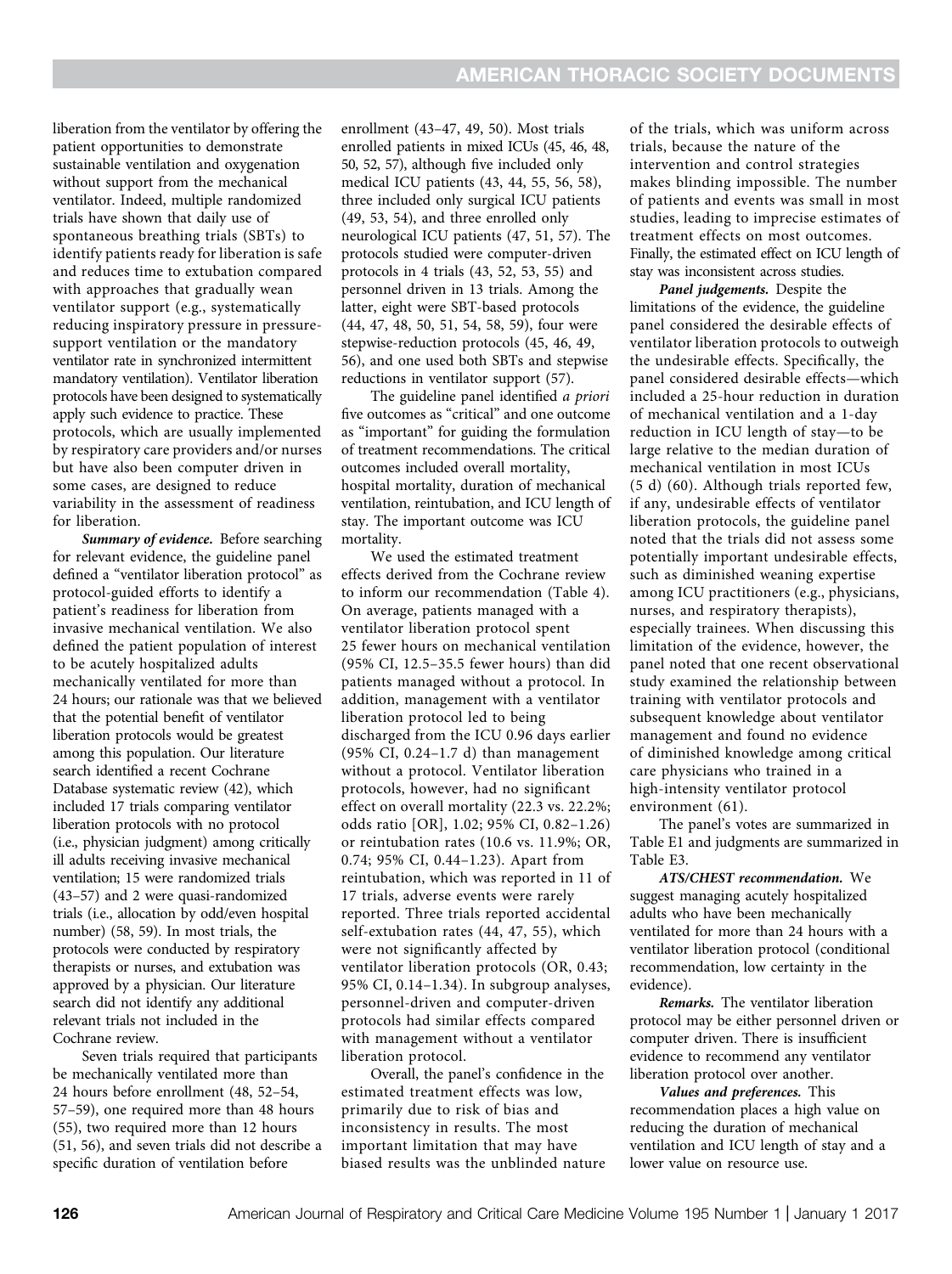| American Thoracic Society Documents |  |  |
|-------------------------------------|--|--|
|-------------------------------------|--|--|

| l                  |  |
|--------------------|--|
|                    |  |
|                    |  |
|                    |  |
|                    |  |
|                    |  |
|                    |  |
|                    |  |
|                    |  |
|                    |  |
|                    |  |
|                    |  |
|                    |  |
|                    |  |
|                    |  |
|                    |  |
|                    |  |
|                    |  |
|                    |  |
|                    |  |
|                    |  |
|                    |  |
|                    |  |
|                    |  |
|                    |  |
|                    |  |
|                    |  |
|                    |  |
|                    |  |
|                    |  |
|                    |  |
|                    |  |
|                    |  |
|                    |  |
|                    |  |
|                    |  |
|                    |  |
|                    |  |
|                    |  |
|                    |  |
|                    |  |
|                    |  |
|                    |  |
|                    |  |
|                    |  |
|                    |  |
|                    |  |
| l<br>I             |  |
|                    |  |
|                    |  |
| $\vdots$<br>j<br>j |  |
| I                  |  |

| <b>Quality Assessment</b>                                                                                               |                                            |                                                                                                |                             |                    |                              |       |                         | No. of Patients                       |                                     | <b>Effect</b>                                                 |                                                |            |
|-------------------------------------------------------------------------------------------------------------------------|--------------------------------------------|------------------------------------------------------------------------------------------------|-----------------------------|--------------------|------------------------------|-------|-------------------------|---------------------------------------|-------------------------------------|---------------------------------------------------------------|------------------------------------------------|------------|
|                                                                                                                         |                                            | No. of Studies Study Design Risk of Bias Inconsistency Indirectness Imprecision Considerations |                             |                    |                              | Other | Protocolized<br>Weaning | Nonprotocolized<br>Weaning            | [OR (95% CI)]<br>Relative           | Increase (95% CI)<br>Absolute                                 | Quality                                        | Importance |
| Mortality<br>15                                                                                                         | trials                                     | Randomized Not serious                                                                         | Not serious*                | <b>Vot</b> serious | Serious <sup>T</sup>         | None  | 249/1,119 (22.3%)       | 247/1,115 (22.2%) 1.02 (0.82 to 1.26) |                                     | 3 (-32 to 42) per 1,000                                       | $\oplus$ $\oplus$ $\oplus$ $\odot$<br>Moderate | Critical   |
| Hospital mortality                                                                                                      |                                            | Randomized Not serious <sup>#</sup>                                                            | Not serious <sup>§</sup>    | <b>Vot</b> serious | Serious                      | None  | 204/760 (26.8%)         |                                       | 198/763 (26.0%) 1.04 (0.82 to 1.32) | 8 (-36 to 57) per 1,000                                       | $\oplus \oplus \ominus$<br>Moderate            | Critical   |
| ICU mortality (assessed with: death during ICU stay)<br>7<br>Randomized Serious                                         | trials<br>trials                           |                                                                                                | Not serious**               | <b>Vot</b> serious | Very serious <sup>11</sup>   | None  | 45/359 (12.5%)          | 49/352 (13.9%)                        |                                     | 0.93 (0.58 to 1.48) $-8$ ( $-53$ to 54) per 1,000             | wery low<br>Very low                           | Important  |
| Duration of mechanical ventilation, h                                                                                   | Randomized Serious <sup>##</sup><br>trials |                                                                                                | <b>Serious<sup>§§</sup></b> | lot serious        | Not serious                  | None  | 1,107                   | 1,098                                 | I                                   | MD, $-25$ ( $-35.5$ to $-12.5$ )                              | $rac{1}{\theta}$<br>₹<br>P                     | Critical   |
| Duration of mechanical ventilation (professional lead), h <sup>illi</sup><br>12<br>Randomized Serious <sup>‡‡</sup> Not | trials                                     |                                                                                                | Not serious <sup>111</sup>  | Not serious        | Not serious                  | None  | 1,030                   | 1,021                                 | I                                   | MD, $-23(-47$ to $-11.5)$                                     | $\oplus$ $\oplus$ $\oplus$ $\odot$<br>Moderate | Critical   |
|                                                                                                                         | trials                                     |                                                                                                |                             |                    | Serious <sup>###</sup>       | None  | 79/747 (10.6%)          |                                       |                                     | 88/740 (11.9%) 0.74 (0.44 to 1.23) - 28 (-63 to 23) per 1,000 | $\begin{matrix} 0 \\ 0 \\ 0 \\ 0 \end{matrix}$ | Critical   |
| ICU length of stay, d                                                                                                   | Randomized Serious <sup>##</sup><br>trials |                                                                                                | Not serious                 | lot serious        | <b>Serious<sup>§§§</sup></b> | None  | 697                     | 681                                   | I                                   | MD, -0.96 (-1.7 to -0.24)                                     | $OO \oplus$<br>λÓ                              | Critical   |
| er Change of Advanced Controller Controller intervals intervals in the intervals of the controller intervals i          |                                            |                                                                                                |                             |                    | مندمه مامام المحمد المتنبي   |       |                         |                                       |                                     |                                                               |                                                |            |

Definition of abbreviations: CI = confidence interval; MD = mean difference; OR = odds ratio. Definition of abbreviations: CI = contidence interval; MD = mean difference; OR = odds ratio.

Data from References 43-59. Data from References 43–59.

"We did not downgrade for inconsistency;  $I^2 = 18\%$ .

We downgraded by one level for imprecision; the CI included significant benefit and harm (0.82-1.26). \*We did not downgrade for inconsistency; I<sup>2</sup> = 18%.<br>\*We downgraded by one level for imprecision; the CI included significant benefit and harm (0.82–1.26).

We did not downgrade for risk of bias; although two trials (47, 58) were at high risk of bias due to improper randomization and lack of allocation concealment, we believe that most of the information is derived from low ‡We did not downgrade for risk of bias; although two trials (47, 58) were at high risk of bias due to improper randomization and lack of allocation concealment, we believe that most of the information is derived from low risk of bias trials. risk of bias trials.

sites, contracts in the secondary,  $l^2 = 0\%$ .

No statistical heterogeneity, I<sup>2</sup> = 0%.<br>IWe downgraded by one level due to imprecision; the CI include both significant benefit and significant harm (0.82–1.32). IWe downgraded by one level due to imprecision; the CI include both significant benefit and significant harm (0.82-1.32).

"Me downgraded by one level for risk of bias. Three studies (48, 50, 59) had unclear or inappropriate randomization and allocation concealment. ¶We downgraded by one level for risk of bias. Three studies (48, 50, 59) had unclear or inappropriate randomization and allocation concealment.

"Although I<sup>2</sup> = 40%, we did not downgrade for inconsistency. \*\*Although  $I^2 = 40\%$ , we did not downgrade for inconsistency.

the downgraded by two levels for imprecision; the CIs are very wide (0.58-1.48), and the number of events is small (94 events). ††We downgraded by two levels for imprecision; the CIs are very wide (0.58–1.48), and the number of events is small (94 events).

ttive downgraded by one level for risk of blas; the original data distribution is skewed, the data were transformed to log scales, and geometric mean was used.<br>If the downgraded by one level for risk of blas; the original

#We downgraded by one level for risk of bias; the original data distribution is skewed, the data were transformed to log scales, and geometric mean was used.<br>§We downgraded by one level for heterogeneity; i<sup>2</sup> = 67%.<br>"In ssive downgraded by one level for heterogeneity;  $l^2 = 67\%$ .

Ill naddition to examining effect on duration of mechanical ventilation among all 14 trials that reported the outcome, we also examined this outcome among 12 studies in which the intervention was led by a professional (e.g., a respiratory therapist or physician) by excluding 2 studies in which the intervention was computerized.<br>"Matthough I<sup>2</sup> = 48%, we did not downgrade for inconsistency. (e.g., a respiratory therapist or physician) by excluding 2 studies in which the intervention was computerized.

 $^{\textsf{m}}$ Although I<sup>2</sup> = 48%, we did not downgrade for inconsistency.

\*\*\*Although none of the trials were blinded, we did not downgrade for risk of bias because we believe that the effect of lack of blinding on reintubation is minimal.<br><sup>†††</sup>We downgraded by one level for inconsistency. The \*\*\*Although none of the trials were blinded, we did not downgrade for risk of bias because we believe that the effect of lack of blinding on reintubation is minimal.

 $^{\dagger\dagger\dagger}$ We downgraded by one level for inconsistency. The  $\chi^2$  test P = 0.06, and the I<sup>2</sup> = 48%; the heterogeneity was not explained by subgroup analysis. ‡‡‡We downgraded by one level for imprecision; the CI included significant benefit and harm (0.44–1.23).

ssswe downgraded for imprecision; the upper limit of the CI crossed the minimally important difference threshold.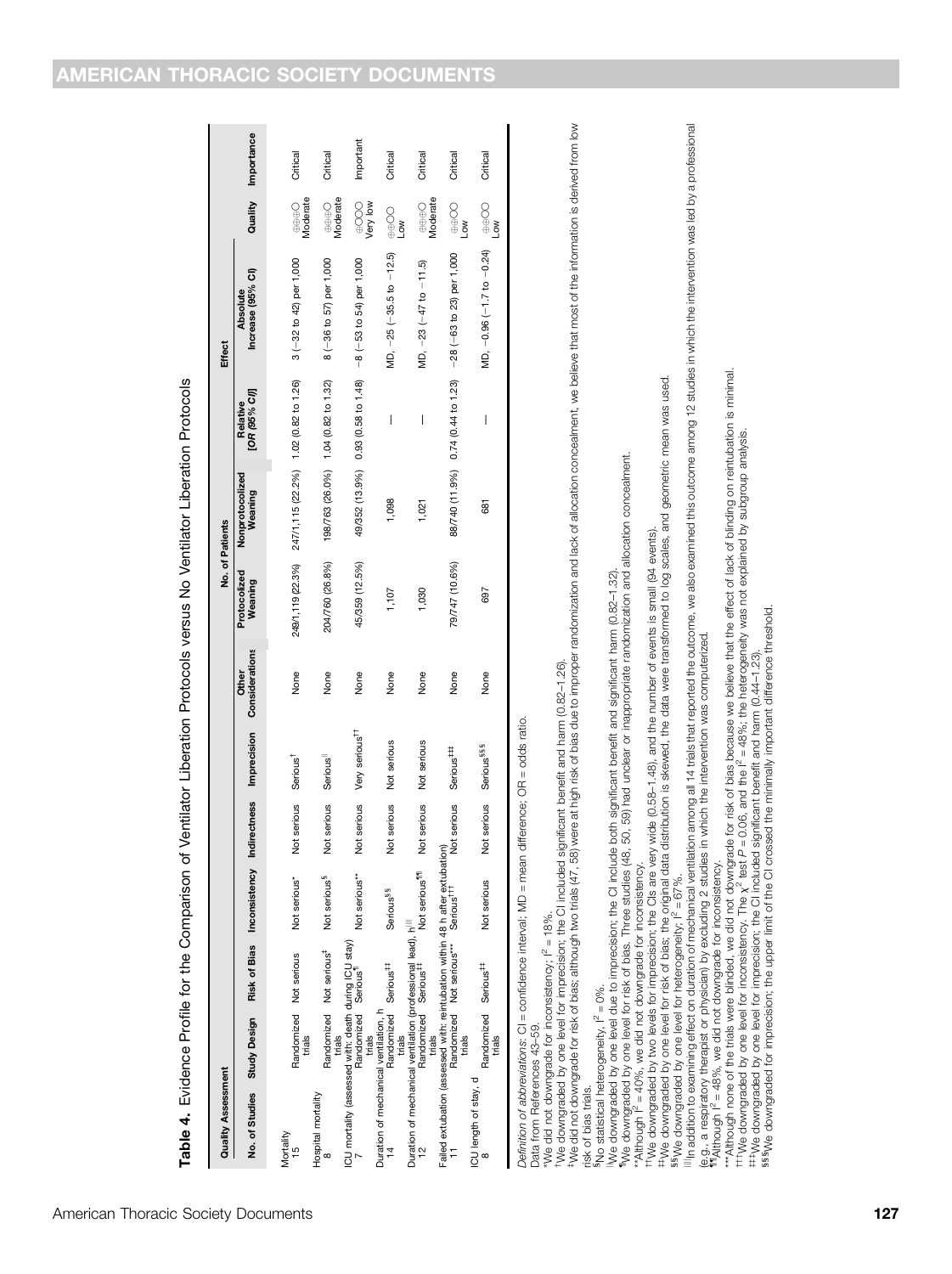#### Question 3a: Should a Cuff Leak Test Be Performed before Extubation of Mechanically Ventilated Adults? Question 3b: Should Systemic Steroids Be Administered to Adults Who Fail a Cuff Leak Test before Extubation?

Background. Endotracheal intubation can lead to laryngeal edema, which is more common among patients who are intubated more than 36 hours (62) and has been associated with an incidence of postextubation stridor of 6 to 37% (63). Patients with postextubation stridor are likely at increased risk of reintubation, although the published frequency of this outcome has varied from zero to 80%. Reintubation itself is associated with increased morbidity and mortality (63–68). Thus, identifying laryngeal edema before extubation might be useful, as extubation could be delayed and systemic steroids administered to minimize postextubation risks. A delay in extubation, however, leads to ongoing risk of complications associated with mechanical ventilation, such as barotrauma and ventilator-associated pneumonia. Direct visualization of the vocal cords is difficult with an endotracheal tube in position; thus, the cuff leak test is frequently used as a surrogate indicator of laryngeal edema.

Summary of evidence. We identified 14 relevant observational studies (62, 69–81): 11 studies measured the reintubation rate among patients who had undergone a cuff leak test and 13 measured the postextubation stridor rate among patients who had undergone a cuff leak test. We also identified three randomized trials that compared the effects of systemic steroids to placebo among patients who failed a cuff leak test (82–84). The studies varied in their definition of a failed cuff leak test (i.e., an absent or insufficient cuff leak): four studies used a bedside assessment, five studies used the percent of tidal volume not exhaled (range, 10–24%), and eight studies used lost tidal volume on exhalation (range, 88–283 ml).

The guideline panel identified a priori three outcomes as "critical" to guide the formulation of treatment recommendations; rates of reintubation, postextubation stridor, and delayed extubation. We did not pool the observational data for analysis, because two metaanalyses were recently published that

included 12 of the 14 studies that we identified (63, 85). One metaanalysis reported that a failed cuff leak test was an insensitive but specific predictor of upper airway obstruction (i.e., postextubation stridor or laryngeal edema visualized by laryngoscopy), with a pooled sensitivity and specificity of 0.56 (95% CI, 0.48–0.63) and 0.92 (95% CI, 0.90–0.93), respectively (85). The pooled likelihood ratio for upper airway obstruction after failing a cuff leak test was 5.90 (95% CI, 4.00–8.69) and after passing a cuff leak test was 0.48 (95% CI, 0.33–0.72). The area under the curve for the receiver operating characteristic for upper airway obstruction was 0.92 (95% CI, 0.89–0.94). Three of the studies permitted analysis for reintubation; failing a cuff leak test predicted reintubation with a pooled sensitivity and specificity of 0.63 (95% CI, 0.38–0.84) and 0.86 (95% CI, 0.81–0.90), respectively. The pooled likelihood ratio for reintubation after failing a cuff leak test was 4.04 (95% CI, 2.21–7.40) and after passing a cuff leak test was 0.46 (95% CI, 0.26–0.82). The other metaanalysis included 16 studies and demonstrated that the area under the curve for the receiver operating characteristic for laryngeal edema and reintubation were 0.89 and 0.82, respectively (63).

Most of the studies in these two metaanalyses were observational, which may have resulted in biased estimates and did not directly answer the question of interest. We therefore used the data from these observational studies to simulate a trial comparing cuff leak test–guided management with management without a cuff leak test; this required assumptions that all patients in the intervention group who failed a cuff leak test had extubation delayed by 1 day, and all patients in the control group and those passing a cuff leak test in the intervention group were extubated without delay. The results of this simulation showed that cuff leak test–guided management decreased both the reintubation rate (2.4 vs. 4.2%; RR, 0.58; 95% CI, 0.40–0.83) and postextubation stridor rate (4.0 vs. 6.7%; RR, 0.60; 95% CI, 0.47–0.77) but also resulted in more unnecessarily delayed extubations (9.2% absolute increase) (Table 5). The estimated number of additional days of mechanical ventilation were similar among patients receiving care informed by a cuff leak test and those not receiving a cuff leak test (491 d per 1,000 patients vs. 504 d per 1,000 patients,

respectively) when we assumed that reintubation resulted in an additional 12 days of mechanical ventilation. Although this assumption is evidence based (64, 67), we recognize that reintubation due to postextubation stridor may result in fewer than 12 additional days of mechanical ventilation. Therefore, we performed a sensitivity analysis to assess when cuff leak test guidance would be advantageous. If reintubation results in 11 or fewer additional days of mechanical ventilation, guidance by the cuff leak test is unlikely to be of benefit and may be harmful. Although the added days per patient are small, the added patient-ICU days for 1,000 patients managed with the cuff leak test is not small, and this could impact ICU bed availability. The panel had very low certainty in the estimates because the analysis was based on simulated data from observational studies, and most of the primary studies had serious risk of bias.

We estimated the effect of systemic steroid therapy in patients who failed a cuff leak test by pooling the estimates from three randomized trials (81–83) (Table 6). Systemic steroid therapy reduced both the reintubation rate (5.8 vs. 17.0%; RR, 0.32; 95% CI, 0.14–0.76) and postextubation stridor rate (10.8 vs. 31.9%; RR, 0.35; 95% CI, 0.20–0.63). The panel had moderate certainty in these estimates because they were derived from randomized trials, but the confidence intervals were wide and the number of patients was small.

In summary, the evidence suggests that patients who have an absent cuff leak have an increased incidence of both postextubation stridor and unsuccessful extubation. Use of a cuff leak test to guide management has the following effects: decreases the reintubation rate and postextubation stridor rate, delays extubation, and has no effect on the duration of mechanical ventilation. The administration of systemic steroids to patients who fail a cuff leak test reduces both the reintubation and postextubation stridor rates. Patients passing a cuff leak test have a low risk of reintubation and postextubation stridor, although the risks are also low among patients extubated without having a cuff leak test. These findings informed the guideline panel's recommendations.

Panel judgments. The panel debated the advantages of cuff leak test–guided management (small absolute decreases in both the reintubation rate [1.8%] and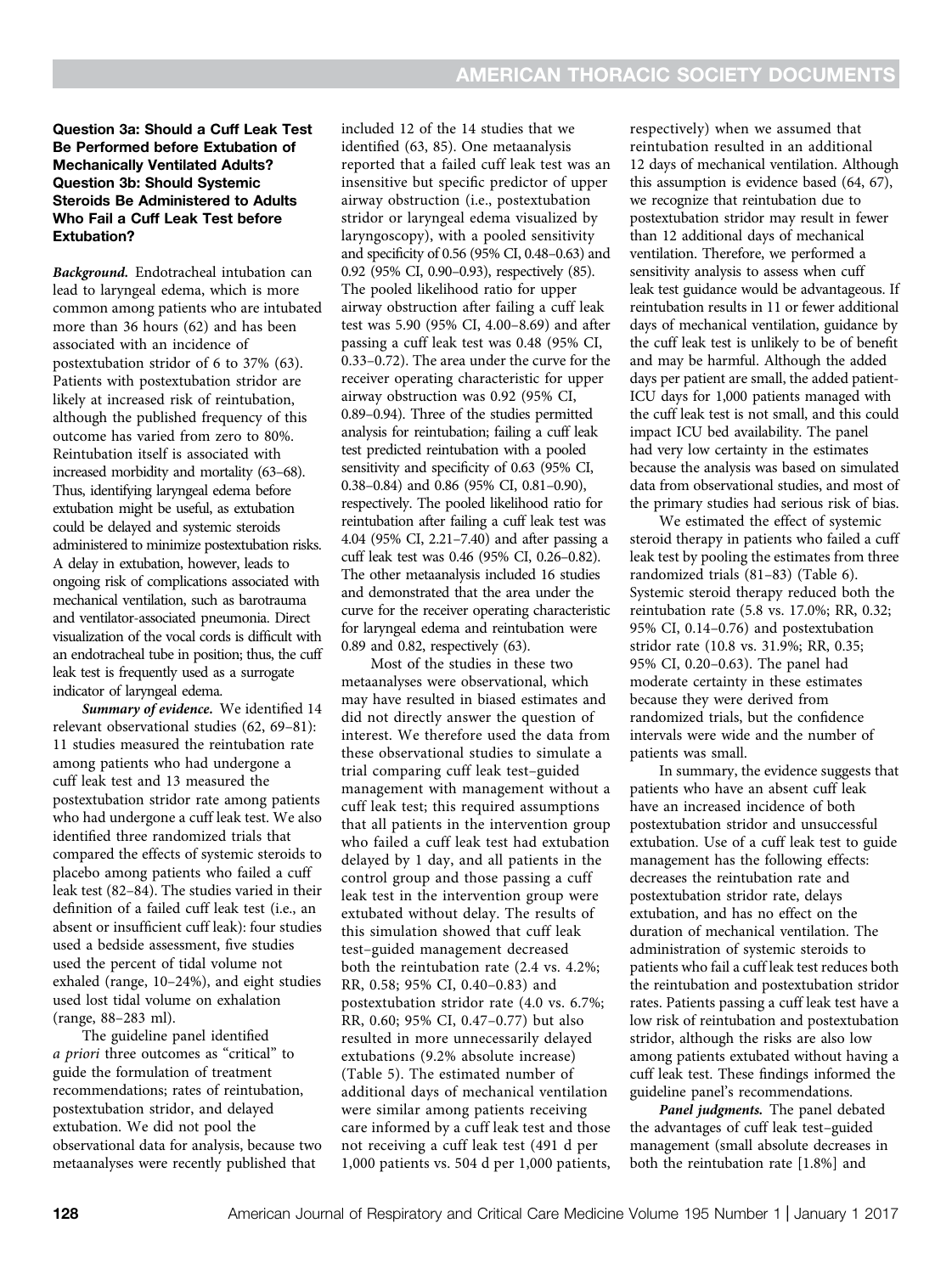Table 5. Evidence Profile for a Simulated Randomized Trial Comparing Management Based on a Cuff Leak Test versus Management without a Cuff Leak Test Table 5. Evidence Profile for a Simulated Randomized Trial Comparing Management Based on a Cuff Leak Test versus Management without a Cuff Leak Test

| <b>Quality Assessment</b>   |                                                                                                  |                      |                          |                             |             |              | No. of Patients  |                |                           | <b>Effect</b>                                                                   |                      |                    |
|-----------------------------|--------------------------------------------------------------------------------------------------|----------------------|--------------------------|-----------------------------|-------------|--------------|------------------|----------------|---------------------------|---------------------------------------------------------------------------------|----------------------|--------------------|
|                             | No. of Studies Study Design Risk of Bias Inconsistency Indirectness Imprecision Considerations   |                      |                          |                             |             | <b>Other</b> | 당                | No CLT         | [RR (95% CI)]<br>Relative | Increase (95% CI)<br><b>Absolute</b>                                            |                      | Quality Importance |
| Failed extubation           | Other design*                                                                                    | Serious <sup>†</sup> | Not serious <sup>#</sup> | <b>Serious</b> <sup>§</sup> | Serious     | None         |                  |                |                           | 44/1,807 (2.4%) 76/1,807 (4.2%) 0.58 (0.40 to 0.83) -18 (-25 to -7) per 1,000   | wer Yee<br>Very      | Critical           |
| Postextubation stridor<br>ŗ | Other design*                                                                                    | Serious <sup>†</sup> | Not serious              | Serious <sup>3</sup>        | Not serious | None         |                  |                |                           | 95/2,347 (4.0%) 158/2,347 (6.7%) 0.60 (0.47 to 0.77) -27 (-36 to -15) per 1,000 | wery low<br>Very low | Critical           |
| Delayed extubation<br>13    | Other design                                                                                     | Serious*             | Not serious              | Serious <sup>3</sup>        | Not serious | None         | 217/2,347 (9.2%) | 0/2,347 (0.0%) | Not estimable             | —92 (−100 to −80) per 1,000 → OOO<br>World Version                              |                      | Critical           |
|                             |                                                                                                  |                      |                          |                             |             |              |                  |                |                           |                                                                                 |                      |                    |
|                             | Definition of abbreviations: CI = confidence interval: CLT = cuff leak test: RR = relative risk. |                      |                          |                             |             |              |                  |                |                           |                                                                                 |                      |                    |

Definition of abbreviations: CI = confidence interval; CLT = cuff leak test; RR = relative risk.

Data from References 62, 69-81. Data from References 62, 69–81. \*The data for this outcome are derived from 11 cohort studies that examined the accuracy of cuff leak test in predicting failed extubation. We used the pooled observational data to simulate a randomized trial<br>comparing doi \*The data for this outcome are derived from 11 cohort studies that examined the accuracy of cuff leak test in predicting failed extubation. We used the pooled observational data to simulate a randomized trial comparing doing CLT versus not. We assumed that all patients in the control arm were extubated and that all patients with no leak detected in the intervention arm were not extubated.

We downgraded for risk of bias by one level; most studies were at high risk of bias. †We downgraded for risk of bias by one level; most studies were at high risk of bias.

t We assessed inconsistency for the pooled result from observational studies. There was no inconsistency in the results; therefore, we did not downgrade for the simulated results.<br>§We downgraded for indirectness by one le ‡We assessed inconsistency for the pooled result from observational studies. There was no inconsistency in the results; therefore, we did not downgrade for the simulated results.

xWe downgraded for indirectness by one level. The design of the study is simulated based on the results of observational studies. jjWe downgraded by one level for imprecision; the number of events was small.

Table 6. Evidence Profile for the Comparison of Systemic Steroid Therapy versus Placebo in Patients Who Failed a Cuff Leak Test Table 6. Evidence Profile for the Comparison of Systemic Steroid Therapy versus Placebo in Patients Who Failed a Cuff Leak Test

| <b>Quality Assessment</b>   |                                                                                                                                                                                                            |                        |                                                                  |                             |                      |                                                                                                                                                                                                      | No. of Patients |         |                           | Effect                                                                                   |                           |                    |
|-----------------------------|------------------------------------------------------------------------------------------------------------------------------------------------------------------------------------------------------------|------------------------|------------------------------------------------------------------|-----------------------------|----------------------|------------------------------------------------------------------------------------------------------------------------------------------------------------------------------------------------------|-----------------|---------|---------------------------|------------------------------------------------------------------------------------------|---------------------------|--------------------|
| Studies<br>No.of            |                                                                                                                                                                                                            |                        | Study Design Risk of Bias Inconsistency Indirectness Imprecision |                             |                      | Considerations<br><b>Other</b>                                                                                                                                                                       | <b>Steroids</b> | Placebo | [RR (95% CI)]<br>Relative | Absolute Increase (95% CI)                                                               |                           | Quality Importance |
| Postextubation stridor      | trials                                                                                                                                                                                                     | Randomized Not serious | Not serious                                                      | serious<br>ă                | Serious*             | None <sup>†</sup>                                                                                                                                                                                    |                 |         |                           | 13/120 (10.8%) 30/94 (31.9%) 0.35 (0.20 to 0.63) $-207$ (-255 to $-118$ events per 1,000 | $\frac{1}{2}$<br>Moderate | Critical           |
| Reintubation                | trials                                                                                                                                                                                                     |                        | Randomized Not serious Not serious                               | serious<br>ă                | Serious <sup>‡</sup> | None <sup>†</sup>                                                                                                                                                                                    |                 |         |                           | 7/120 (5.8%) 16/94 (17.0%) 0.32 (0.14 to 0.76) −116 (-146 to -41) events per 1,000 ⊕⊕⊝   | Vloderate                 | Critical           |
| Data from references 82-84. | Definition of abbreviations: CI = confidence interval; RR = relative<br>*We downgraded by one level for imprecision because the CI is<br>TWe could not reliably assess for publication bias due to small r |                        |                                                                  | number of studies.<br>risk, |                      | wide (0.2-0.63) and the number of events is small (43 events).<br><sup>#</sup> We downgraded by one level for imprecision; the Cl is wide (0.14-0.76) and the number of events is small (23 events). |                 |         |                           |                                                                                          |                           |                    |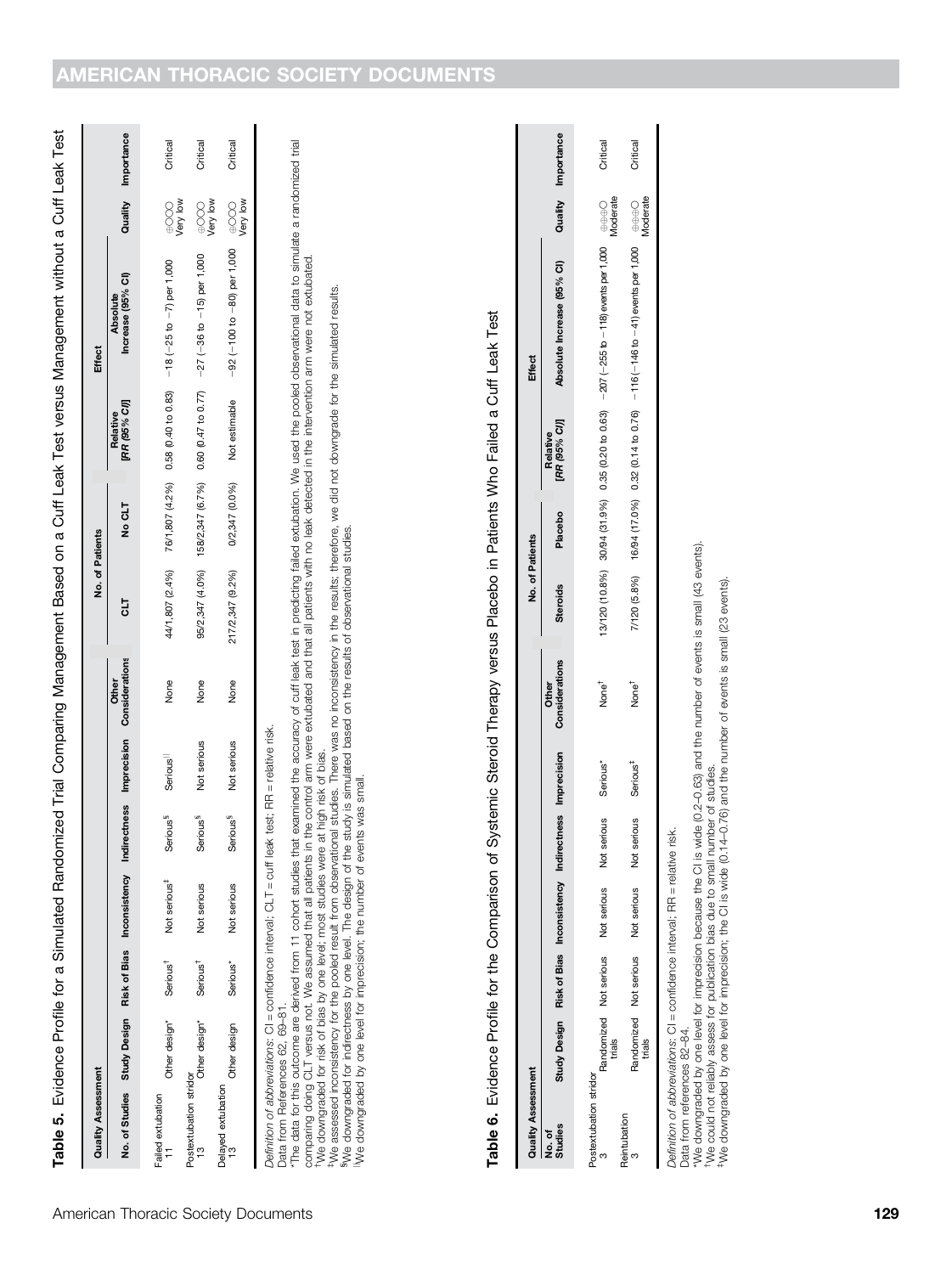postextubation stridor rate [2.7%]) versus the downsides of cuff leak test–guided management (a large absolute increase in the delayed extubation rate [9.2%]). The panel was particularly concerned about the large proportion of patients whose extubation will be unnecessarily delayed by cuff leak test–based management due to a false-positive test result (i.e., the absence of a cuff leak when there is no laryngeal edema), even though the additional days of mechanical ventilation were similar among those receiving care informed by a cuff leak test and those not receiving a cuff leak test. We assumed a 1-day delay in extubation after a failed cuff leak test, but two trials of administering systemic steroids found that extubation was delayed by only 4 to 12 hours (82, 83). The panel also considered that delays in extubation may extend beyond 1 day for some patients. The panel's heightened concern was driven by recognition that most patients whose management is not guided by a cuff leak test are successfully extubated. The panel also considered that the cuff leak test is easy to perform, inexpensive, and safe (as long as effective oral care is performed before the test) and improves clinician comfort with the extubation decision when a patient passes a cuff leak test.

The panel discussed the possibility that the cuff leak test could be reserved for patients at high risk for postextubation stridor, such as patients who experienced a traumatic intubation, were intubated more than 6 days, have a large endotracheal tube, are female, or were reintubated after an unplanned extubation (62, 76, 86). Similar to previous recommendations on the use of the cuff leak test and steroids to prevent postextubation stridor and reintubation (87), the panel concluded that the

cuff leak test should be reserved for high-risk patients (i.e., best practice is to assess each patient individually for risk factors for failed extubation).

With respect to systemic steroid therapy after a failed a cuff leak test, the balance of the benefits (decreased reintubation and postextubation stridor rates) versus the downsides (adverse effects) of systemic steroid therapy was much clearer, because the frequency and severity of adverse effects are relatively small given the short duration of systemic steroid administration. In addition to our analysis above, systemic steroid use was further supported by a randomized, double-blind trial of methylprednisolone (four 20-mg doses administered over 12 h) versus placebo before extubation in all patients (a cuff leak test was not performed), which found that steroids reduced postextubation stridor, reintubations, and reintubations due to postextubation stridor (88).

The panel's votes are summarized in Table E1 and judgments are summarized in Table E4.

#### ATS/CHEST recommendations. • We suggest performing a cuff leak test in mechanically ventilated adults who meet extubation criteria and are deemed high risk for postextubation stridor (conditional recommendation, very low certainty in the evidence).

• For adults who have failed a cuff leak test but are otherwise ready for extubation, we suggest administering systemic steroids at least 4 hours before extubation, (conditional recommendation, moderate certainty in the evidence).

Remarks. Risk factors for postextubation stridor include traumatic intubation, intubation more than 6 days, large

endotracheal tube, female sex, and reintubation after unplanned extubation. A repeat cuff leak test is not required after the administration of systemic steroids.

Values and preferences. These recommendations place a high value on avoiding reintubation, postextubation stridor, and delayed extubation, and a lower value on the burdens related to implementing the cuff leak test and the side effects of steroid use.

#### **Summary**

The recommendations in these guidelines are the result of our panel's systematic review of the existing evidence and our interpretation of how the evidence should be applied in clinical practice. They include conditional recommendations for protocolized rehabilitation directed toward early mobilization, for a ventilator liberation protocol, for performing a cuff leak test in mechanically ventilated patients who meet extubation criteria and are deemed high risk for postextubation stridor, and for administering systemic steroids for less than 24 hours before extubation in patients who failed a cuff leak test. A conditional recommendation indicates that the desirable consequences probably outweigh the undesirable consequences of the intervention, and well-informed patients or substitute decision makers may make different choices regarding whether or not they are managed with the intervention. As new studies are conducted and evidence accumulates, these recommendations should be reassessed and modified as needed.  $\blacksquare$ 

This official clinical practice guideline was prepared by an ATS/CHEST ad hoc committee on liberation from mechanical ventilation in adults.

#### Members of the committee are as follows:

TIMOTHY D. GIRARD, M.D., M.S.C.I. (Co-Chair) JOHN P. KRESS, M.D. (Co-Chair) PETER E. MORRIS, M.D. (Co-Chair) DANIEL R. OUELLETTE, M.D. (Co-Chair) GREGORY A. SCHMIDT, M.D. (Co-Chair) JONATHON D. TRUWIT, M.D. (Co-Chair) WALEED ALHAZZANI, M.D., M.SC. SUZANNE M. BURNS, R.N., M.S.N., A.C.N.P., R.R.T.

SCOTT K. EPSTEIN, M.D. ANDRES ESTEBAN, M.D., PH.D. EDDY FAN, M.D., PH.D. MIGUEL FERRER, M.D., PH.D. GILLES L. FRASER, PHARM.D. MICHELLE NG GONG, M.D. CATHERINE L. HOUGH, M.D., M.SC. SANGEETA MEHTA, M.D. RAHUL NANCHAL, M.D. SHEENA PATEL, M.P.H.

AMY J. PAWLIK, D.P.T. WILLIAM D. SCHWEICKERT, M.D. CURTIS N. SESSLER, M.D. THOMAS STRØM, M.D. KEVIN C. WILSON, M.D.

Author Disclosures: T.D.G. received honoraria from Hospira Inc. and served on a data and safety monitoring board for ALung Technologies Inc. J.P.K. was a speaker for Hospira Inc. D.R.O. receives research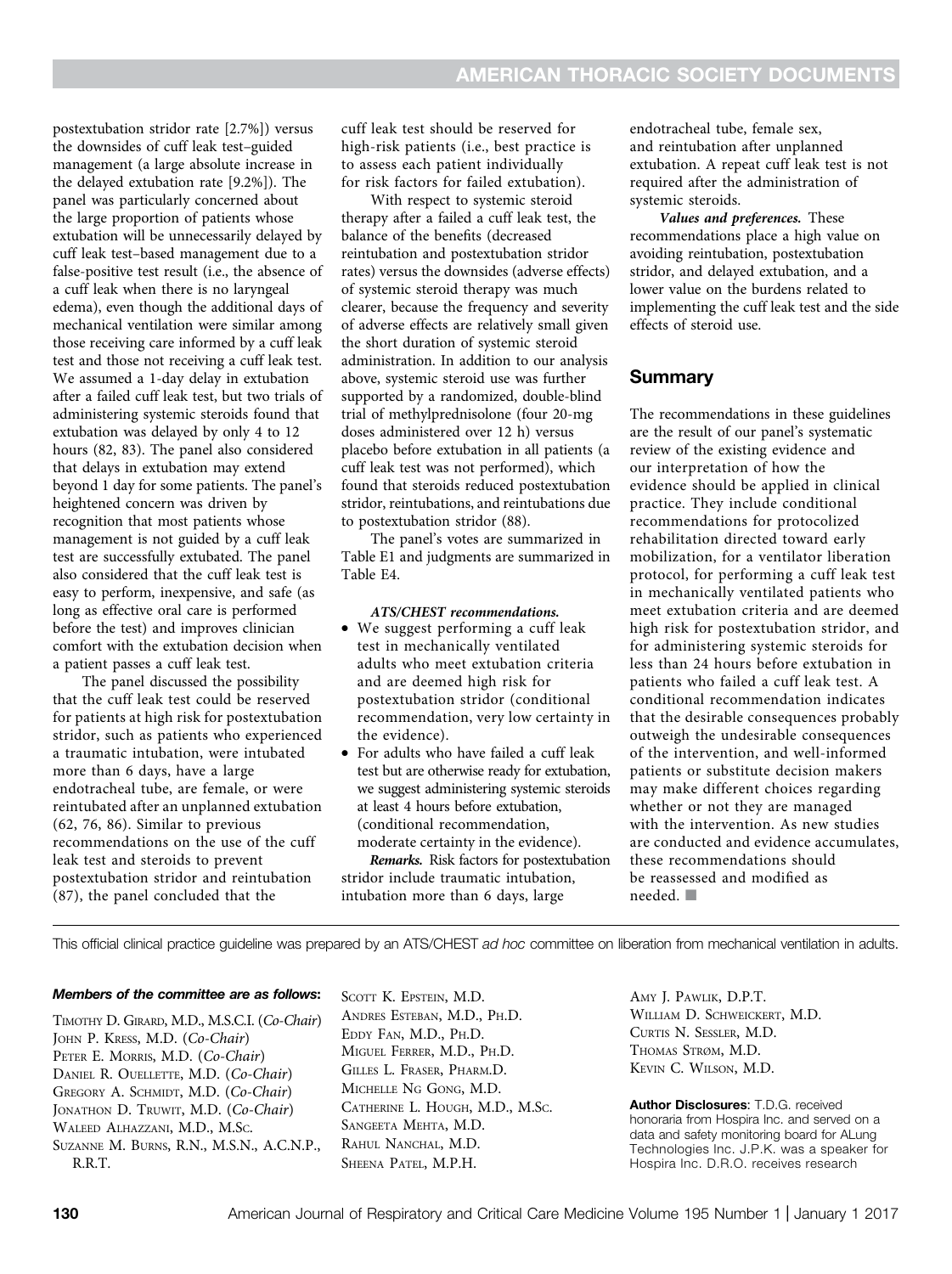support from Cardeas Pharmaceutical and has provided expert testimony on the subject of venous thromboembolic disease. G.A.S. received research support from Spectral Diagnostics, has stock or stock options with Johnson & Johnson, and received royalties from UpToDate. J.D.T. received research support from AstraZeneca and served on a data and safety monitoring board for Spiration. S.K.E.

receives royalties from UpToDate and Wolters Kluwer. E.F. received research support from Nihon Kohden and was a speaker for ALung Technologies Inc. W.D.S. received research support from Hill-Rom. C.N.S. has noncommercialized intellectual property: patent "Prevention of Ventilator Associated Pneumonia" and patent pending for "Automated Detection of Incomplete Exhalation for Adults on Invasive

Mechanical Ventilations"; copyright held by Virginia Commonwealth University for "Richmond Agitation-Sedation Scale"; and has stocks or stock options in Baxter, Johnson & Johnson, Merck, and Pfizer (family member, independently managed). P.E.M., W.A., S.M.B., A.E., M.F., G.L.F., M.N.G., C.L.H., S.M., R.N., S.P., A.J.P., T.S., and K.C.W. reported no relationships with relevant commercial interests.

#### **References**

- 1. Ouellette DR, Patel S, Girard TD, Morris PE, Schmidt GA, Truwit JD, Al-Hazzani W, Burns SM, Epstein SK, Esteban A, et al. Liberation from mechanical ventilation: an official American College of Chest Physicians/American Thoracic Society clinical practice guideline. Chest 2017;151:166–180.
- 2. Schmidt GA, Girard TD, Kress JP, Morris PE, Ouellete DR, Alhazzani W, Burns SM, Epstein SK, Esteban A, Fan E, et al. Official executive summary of an American Thoracic Society/American College of Chest Physicians clinical practice guideline: liberation from mechanical ventilation in critically ill adults. Am J Respir Crit Care Med 2017;195:115-119.
- 3. Review Manager (RevMan). Version 5.3. Copenhagen: The Nordic Cochrane Centre, The Cochrane Collaboration; 2014.
- 4. DerSimonian R, Laird N. Meta-analysis in clinical trials. Control Clin Trials 1986;7:177–188.
- 5. Balshem H, Helfand M, Schünemann HJ, Oxman AD, Kunz R, Brozek J, Vist GE, Falck-Ytter Y, Meerpohl J, Norris S, et al. GRADE guidelines: 3. Rating the quality of evidence. J Clin Epidemiol 2011;64:401-406.
- 6. Higgins J, Altman D, Sterne J. Assessing risk of bias in included studies. In: Higgins JPT, Green S, editors. Cochrane handbook for systematic reviews of interventions, version 5.1.0. The Cochrane Collaboration; 2011 [updated 2011 Mar]. Available from: [www.handbook.cochrane.org](http://www.handbook.cochrane.org)
- 7. Diekemper RL, Ireland BK, Merz LR. Development of the documentation and appraisal review tool for systematic reviews. World J Meta-Anal 2015;3:142–150.
- 8. GRADEpro. Computer program. 2014 [accessed 2016 Jan]. Available from: [www.gradepro.org](http://www.gradepro.org)
- 9. Andrews J, Guyatt G, Oxman AD, Alderson P, Dahm P, Falck-Ytter Y, Nasser M, Meerpohl J, Post PN, Kunz R, et al. GRADE guidelines: 14. Going from evidence to recommendations: the significance and presentation of recommendations. J Clin Epidemiol 2013;66:719–725.
- 10. Jaeschke R, Guyatt GH, Dellinger P, Schünemann H, Levy MM, Kunz R, Norris S, Bion J; GRADE Working Group. Use of GRADE grid to reach decisions on clinical practice guidelines when consensus is elusive. BMJ 2008;337:a744.
- 11. Knight J, Nigam Y, Jones A. Effects of bedrest 1: cardiovascular, respiratory and haematological systems. Nurs Times 2009;105:16–20.
- 12. Parry SM, Puthucheary ZA. The impact of extended bed rest on the musculoskeletal system in the critical care environment. Extrem Physiol Med 2015;4:16.
- 13. Winkelman C. Bed rest in health and critical illness: a body systems approach. AACN Adv Crit Care 2009;20:254–266.
- 14. Convertino VA, Bloomfield SA, Greenleaf JE. An overview of the issues: physiological effects of bed rest and restricted physical activity. Med Sci Sports Exerc 1997;29:187–190.
- 15. Needham DM. Mobilizing patients in the intensive care unit: improving neuromuscular weakness and physical function. JAMA 2008;300: 1685–1690.
- 16. Ganai S, Lee KF, Merrill A, Lee MH, Bellantonio S, Brennan M, Lindenauer P. Adverse outcomes of geriatric patients undergoing abdominal surgery who are at high risk for delirium. Arch Surg 2007;142:1072–1078.
- 17. Barr J, Fraser GL, Puntillo K, Ely EW, Gélinas C, Dasta JF, Davidson JE, Devlin JW, Kress JP, Joffe AM, et al.; American College of Critical Care Medicine. Clinical practice guidelines for the management of pain, agitation, and delirium in adult patients in the intensive care unit. Crit Care Med 2013;41:263–306.
- 18. Fan E, Cheek F, Chlan L, Gosselink R, Hart N, Herridge MS, Hopkins RO, Hough CL, Kress JP, Latronico N, et al.; ATS Committee on ICU-acquired Weakness in Adults; American Thoracic Society. An official American Thoracic Society Clinical Practice guideline: the diagnosis of intensive care unit-acquired weakness in adults. Am J Respir Crit Care Med 2014;190: 1437–1446.
- 19. Gosselink R, Bott J, Johnson M, Dean E, Nava S, Norrenberg M, Schönhofer B, Stiller K, van de Leur H, Vincent JL. Physiotherapy for adult patients with critical illness: recommendations of the European Respiratory Society and European Society of Intensive Care Medicine Task Force on Physiotherapy for Critically Ill Patients. Intensive Care Med 2008;34:1188–1199.
- 20. Herridge MS, Tansey CM, Matté A, Tomlinson G, Diaz-Granados N, Cooper A, Guest CB, Mazer CD, Mehta S, Stewart TE, et al.; Canadian Critical Care Trials Group. Functional disability 5 years after acute respiratory distress syndrome. N Engl J Med 2011;364: 1293–1304.
- 21. Needham DM, Wozniak AW, Hough CL, Morris PE, Dinglas VD, Jackson JC, Mendez-Tellez PA, Shanholtz C, Ely EW, Colantuoni E, et al.; National Institutes of Health NHLBI ARDS Network. Risk factors for physical impairment after acute lung injury in a national, multicenter study. Am J Respir Crit Care Med 2014;189:1214–1224.
- 22. Fan E, Dowdy DW, Colantuoni E, Mendez-Tellez PA, Sevransky JE, Shanholtz C, Himmelfarb CR, Desai SV, Ciesla N, Herridge MS, et al. Physical complications in acute lung injury survivors: a two-year longitudinal prospective study. Crit Care Med 2014;42: 849–859.
- 23. Supinski GS, Callahan LA. Diaphragm weakness in mechanically ventilated critically ill patients. Crit Care 2013;17:R120.
- 24. Hermans G, Van Mechelen H, Clerckx B, Vanhullebusch T, Mesotten D, Wilmer A, Casaer MP, Meersseman P, Debaveye Y, Van Cromphaut S, et al. Acute outcomes and 1-year mortality of intensive care unit-acquired weakness: a cohort study and propensitymatched analysis. Am J Respir Crit Care Med 2014;190: 410–420.
- 25. Puthucheary ZA, Rawal J, McPhail M, Connolly B, Ratnayake G, Chan P, Hopkinson NS, Phadke R, Dew T, Sidhu PS, et al. Acute skeletal muscle wasting in critical illness. JAMA 2013;310:1591–1600.
- 26. Cox CE, Hough CL. Improving functional recovery after critical illness. JAMA Intern Med 2015;175:911–912.
- 27. Bakhru RN, Wiebe DJ, McWilliams DJ, Spuhler VJ, Schweickert WD. An environmental scan for early mobilization practices in U.S. ICUs. Crit Care Med 2015;43:2360–2369.
- 28. Nydahl P, Ruhl AP, Bartoszek G, Dubb R, Filipovic S, Flohr HJ, Kaltwasser A, Mende H, Rothaug O, Schuchhardt D, et al. Early mobilization of mechanically ventilated patients: a 1-day point-prevalence study in Germany. Crit Care Med 2014;42: 1178–1186.
- 29. Hodgson C, Bellomo R, Berney S, Bailey M, Buhr H, Denehy L, Harrold M, Higgins A, Presneill J, Saxena M, et al.; TEAM Study Investigators. Early mobilization and recovery in mechanically ventilated patients in the ICU: a bi-national, multi-centre, prospective cohort study. Crit Care 2015;19:81.
- 30. Berney SC, Harrold M, Webb SA, Seppelt I, Patman S, Thomas PJ, Denehy L. Intensive care unit mobility practices in Australia and New Zealand: a point prevalence study. Crit Care Resusc 2013;15: 260–265.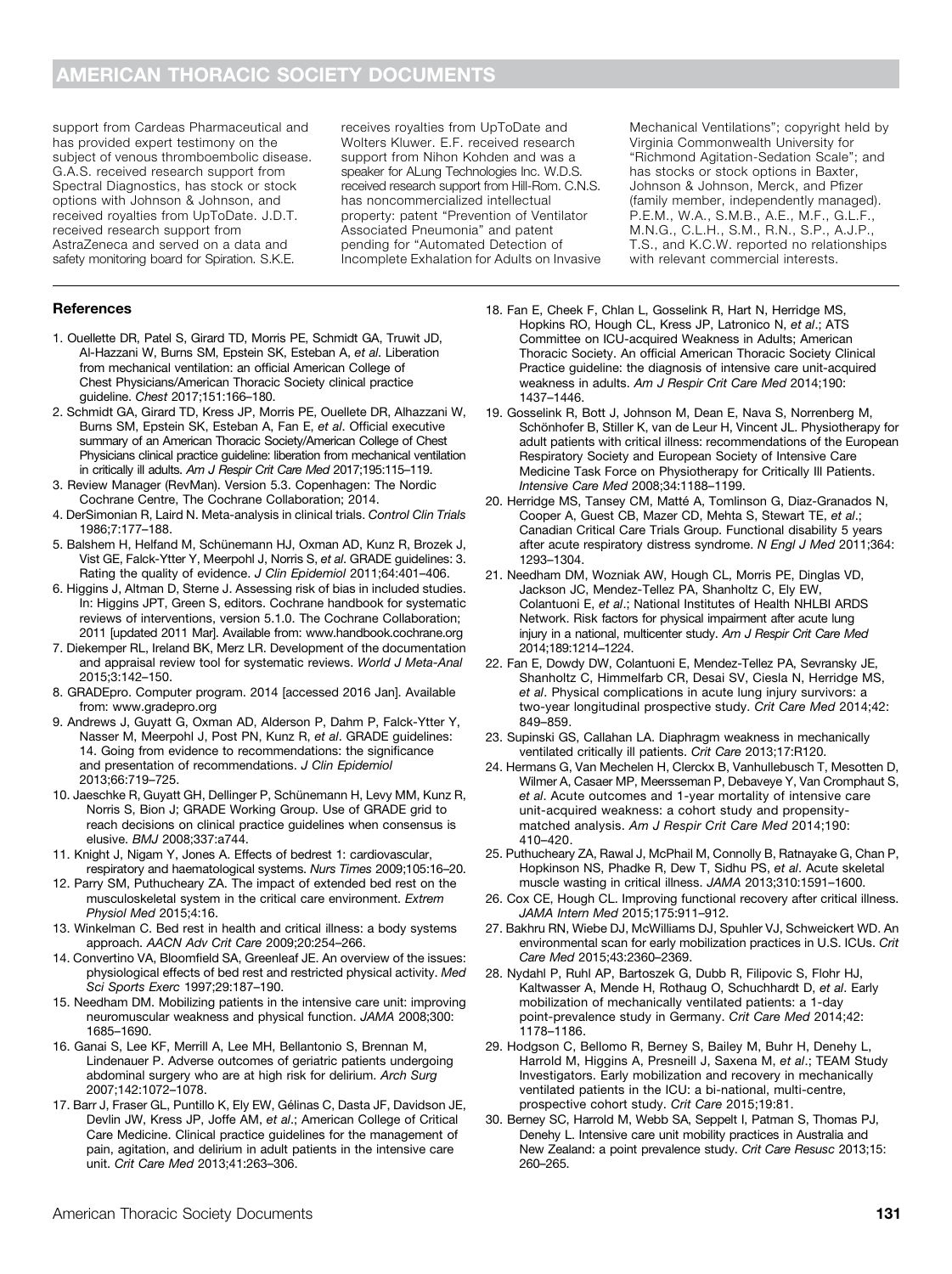- 31. Stiller K. Physiotherapy in intensive care: an updated systematic review. Chest 2013;144:825–847.
- 32. Adler J, Malone D. Early mobilization in the intensive care unit: a systematic review. Cardiopulm Phys Ther J 2012;23:5–13.
- 33. Calvo-Ayala E, Khan BA, Farber MO, Ely EW, Boustani MA. Interventions to improve the physical function of ICU survivors: a systematic review. Chest 2013;144:1469–1480.
- 34. Burtin C, Clerckx B, Robbeets C, Ferdinande P, Langer D, Troosters T, Hermans G, Decramer M, Gosselink R. Early exercise in critically ill patients enhances short-term functional recovery. Crit Care Med 2009;37:2499–2505.
- 35. Chang MY, Chang LY, Huang YC, Lin KM, Cheng CH. Chair-sitting exercise intervention does not improve respiratory muscle function in mechanically ventilated intensive care unit patients. Respir Care 2011;56:1533–1538.
- 36. Denehy L, Skinner EH, Edbrooke L, Haines K, Warrillow S, Hawthorne G, Gough K, Hoorn SV, Morris ME, Berney S. Exercise rehabilitation for patients with critical illness: a randomized controlled trial with 12 months of follow-up. Crit Care 2013;17:R156.
- 37. Schweickert WD, Pohlman MC, Pohlman AS, Nigos C, Pawlik AJ, Esbrook CL, Spears L, Miller M, Franczyk M, Deprizio D, et al. Early physical and occupational therapy in mechanically ventilated, critically ill patients: a randomised controlled trial. Lancet 2009;373: 1874–1882.
- 38. Sricharoenchai T, Parker AM, Zanni JM, Nelliot A, Dinglas VD, Needham DM. Safety of physical therapy interventions in critically ill patients: a single-center prospective evaluation of 1110 intensive care unit admissions. J Crit Care 2014;29: 395–400.
- 39. Lord RK, Mayhew CR, Korupolu R, Mantheiy EC, Friedman MA, Palmer JB, Needham DM. ICU early physical rehabilitation programs: financial modeling of cost savings. Crit Care Med 2013;41: 717–724.
- 40. Moss M, Nordon-Craft A, Malone D, Van Pelt D, Frankel SK, Warner ML, Kriekels W, McNulty M, Fairclough DL, Schenkman M. A randomized trial of an intensive physical therapy program for patients with acute respiratory failure. Am J Respir Crit Care Med 2016;193:1101–1110.
- 41. Morris PE, Berry MJ, Files DC, Thompson JC, Hauser J, Flores L, Dhar S, Chmelo E, Lovato J, Case LD, et al. Standardized rehabilitation and hospital length of stay among patients with acute respiratory failure: a randomized clinical trial. JAMA 2016;315:2694–2702.
- 42. Blackwood B, Burns KE, Cardwell CR, O'Halloran P. Protocolized versus non-protocolized weaning for reducing the duration of mechanical ventilation in critically ill adult patients. Cochrane Database Syst Rev 2014;11:CD006904.
- 43. Strickland JH Jr, Hasson JH. A computer-controlled ventilator weaning system: a clinical trial. Chest 1993;103:1220–1226.
- 44. Ely EW, Baker AM, Dunagan DP, Burke HL, Smith AC, Kelly PT, Johnson MM, Browder RW, Bowton DL, Haponik EF. Effect on the duration of mechanical ventilation of identifying patients capable of breathing spontaneously. N Engl J Med 1996;335: 1864–1869.
- 45. Kollef MH, Shapiro SD, Silver P, St John RE, Prentice D, Sauer S, Ahrens TS, Shannon W, Baker-Clinkscale D. A randomized, controlled trial of protocol-directed versus physician-directed weaning from mechanical ventilation. Crit Care Med 1997;25: 567–574.
- 46. Marelich GP, Murin S, Battistella F, Inciardi J, Vierra T, Roby M. Protocol weaning of mechanical ventilation in medical and surgical patients by respiratory care practitioners and nurses: effect on weaning time and incidence of ventilator-associated pneumonia. Chest 2000;118:459–467.
- 47. Namen AM, Ely EW, Tatter SB, Case LD, Lucia MA, Smith A, Landry S, Wilson JA, Glazier SS, Branch CL, et al. Predictors of successful extubation in neurosurgical patients. Am J Respir Crit Care Med 2001;163:658–664.
- 48. de Carvalho Oliveira LR, Jose A, Dias EC, dos Santos VLA, Chiavone PA. Weaning protocol for mechanical ventilation: effects of its use in an intensive care unit: a controlled, prospective and randomized trial. Rev Bras Ter Intensiva 2002;14:22–32.
- 49. Simeone F, Biagioli B, Scolletta S, Marullo AC, Marchet- Ti L, Caciorgna M, Giomarelli P. Optimization of mechanical ventilation support following cardiac surgery. J Cardiovasc Surg (Torino) 2002; 43:633–641.
- 50. Ogica A, Droc G, Tomescu D, Popescu H, Tulbure D. Weaning from mechanical ventilation: protocol vs. physician decision. Eur J Anaesthesiol 2007;24:147–148.
- 51. Navalesi P, Frigerio P, Moretti MP, Sommariva M, Vesconi S, Baiardi P, Levati A. Rate of reintubation in mechanically ventilated neurosurgical and neurologic patients: evaluation of a systematic approach to weaning and extubation. Crit Care Med 2008;36: 2986–2992.
- 52. Rose L, Presneill JJ, Johnston L, Cade JF. A randomised, controlled trial of conventional versus automated weaning from mechanical ventilation using SmartCare/PS. Intensive Care Med 2008;34: 1788–1795.
- 53. Stahl C, Dahmen G, Ziegler A, Muhl E. Comparison of automated protocol-based versus non-protocol-based physician-directed weaning from mechanical ventilation. Intensivmed Notfallmed 2009; 46:441–446.
- 54. Chaiwat O, Sarima N, Niyompanitpattana K, Komoltri C, Udomphorn Y, Kongsayreepong S. Protocol-directed vs. physician-directed weaning from ventilator in intra-abdominal surgical patients. J Med Assoc Thai 2010;93:930–936.
- 55. Reardon CC, Walkey AJ. Clinical trial of a computer-driven weaning system for patients requiring mechanical ventilation. 2011 Jan 16. Available from:<https://clinicaltrials.gov/ct2/show/NCT00606554>
- 56. Roh JH, Synn A, Lim CM, Suh HJ, Hong SB, Huh JW, Koh Y. A weaning protocol administered by critical care nurses for the weaning of patients from mechanical ventilation. J Crit Care 2012;27: 549–555.
- 57. Fan LL, Su YY, Zhang Y, Zhang YZ, Gao DQ, Ye H, Zhao JW, Chen WB. A randomized controlled trial of protocol-directed versus physiciandirected weaning from mechanical ventilation in neuro-critical patients. Chin J Neurol 2013;46:320–323.
- 58. Krishnan JA, Moore D, Robeson C, Rand CS, Fessler HE. A prospective, controlled trial of a protocol-based strategy to discontinue mechanical ventilation. Am J Respir Crit Care Med 2004; 169:673–678.
- 59. Piotto RF, Maia LN, Machado MN, Orrico SP. Effects of the use of mechanical ventilation weaning protocol in the Coronary Care Unit: randomized study. Rev Bras Cir Cardiovasc 2011;26: 213–221.
- 60. Esteban A, Frutos-Vivar F, Muriel A, Ferguson ND, Peñuelas O, Abraira V, Raymondos K, Rios F, Nin N, Apezteguía C, et al. Evolution of mortality over time in patients receiving mechanical ventilation. Am J Respir Crit Care Med 2013;188:220–230.
- 61. Prasad M, Holmboe ES, Lipner RS, Hess BJ, Christie JD, Bellamy SL, Rubenfeld GD, Kahn JM. Clinical protocols and trainee knowledge about mechanical ventilation. JAMA 2011;306:935–941.
- 62. Darmon JY, Rauss A, Dreyfuss D, Bleichner G, Elkharrat D, Schlemmer B, Tenaillon A, Brun-Buisson C, Huet Y. Evaluation of risk factors for laryngeal edema after tracheal extubation in adults and its prevention by dexamethasone: a placebo-controlled, double-blind, multicenter study. Anesthesiology 1992;77:245–251.
- 63. Zhou T, Zhang HP, Chen WW, Xiong ZY, Fan T, Fu JJ, Wang L, Wang G. Cuff-leak test for predicting postextubation airway complications: a systematic review. J Evid Based Med 2011;4:242–254.
- 64. Epstein SK, Ciubotaru RL, Wong JB. Effect of failed extubation on the outcome of mechanical ventilation. Chest 1997;112:186–192.
- 65. Esteban A, Frutos-Vivar F, Ferguson ND, Arabi Y, Apezteguía C, González M, Epstein SK, Hill NS, Nava S, Soares MA, et al. Noninvasive positive-pressure ventilation for respiratory failure after extubation. N Engl J Med 2004;350:2452–2460.
- 66. Frutos-Vivar F, Esteban A, Apezteguia C, González M, Arabi Y, Restrepo MI, Gordo F, Santos C, Alhashemi JA, Pérez F, et al. Outcome of reintubated patients after scheduled extubation. J Crit Care 2011;26:502–509.
- 67. Seymour CW, Martinez A, Christie JD, Fuchs BD. The outcome of extubation failure in a community hospital intensive care unit: a cohort study. Crit Care 2004;8:R322–R327.